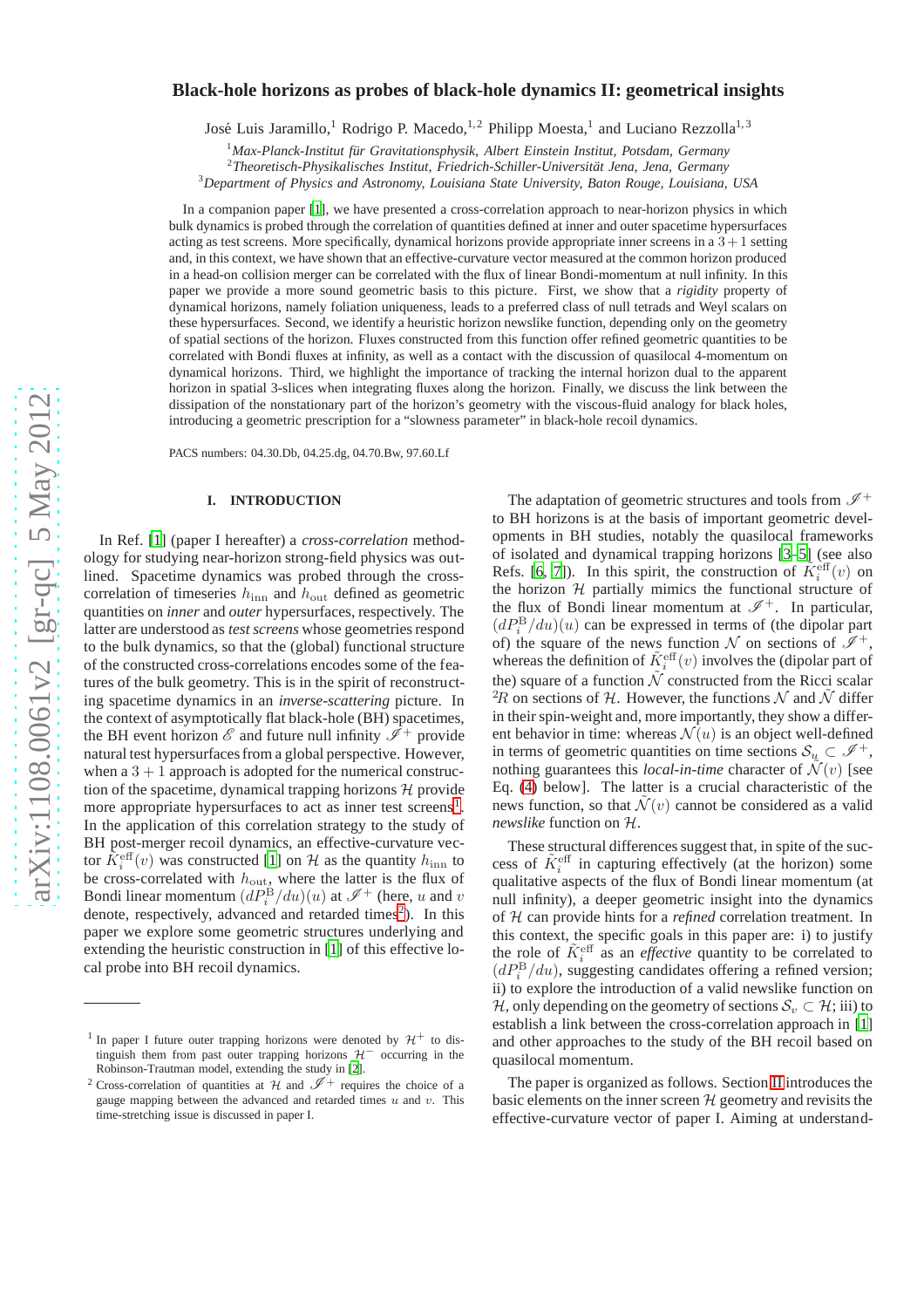ing the dynamics of the latter, a geometric system governing the evolution of the intrinsic curvature along the horizon  $H$  is discussed, making apparent the key driving role of the Weyl tensor. In Sec. [III](#page-4-0) some fundamental results on dynamical horizons are discussed, in particular a *rigidity structure* enabling a preferred choice of null tetrad on  $H$ . Proper contractions of the latter with the Weyl tensor lead in Sec. [IV](#page-5-0) to newslike functions and associated *Bondi-like fluxes* on H providing refined quantities on the horizon to be correlated with Bondi fluxes at  $\mathscr{I}^+$ , as well as making contact with quasilocal approaches to BH linear momentum. In Sec. [V](#page-7-0) our geometric discussion is related to the viscous-fluid analogy of BH horizons, providing in particular a geometric prescription for the *slowness parameter* P in [\[8](#page-13-6)]. Conclusions are presented in Sec. [VI.](#page-9-0) Finally a first appendix gathers the geometric notions in the text, whereas a second appendix emphasizes the physical relevance of *internal horizons* when computing fluxes along H. We use a spacetime signature  $(-, +, +, +)$ , with abstract index notation (first letters, a, b, c..., in Latin alphabet) and Latin midalphabet indices,  $i, j, k...$ , for spacelike vectors. We also employ the standard convention for the summation over repeated indices. All the quantities are expressed in a system of units in which  $c = G = 1$ .

# <span id="page-1-0"></span>**II. GEOMETRIC EVOLUTION SYSTEM ON THE HORIZON: THE ROLE OF THE WEYL TENSOR**

## <span id="page-1-4"></span>**A. The inner screen** H

Let us consider a BH spacetime  $(\mathcal{M}, g_{ab})$ , with associated Levi-Civita connection  $\nabla_a$ , endowed with a 3 + 1 spacelike foliation  $\{\Sigma_t\}$ . Let us consider an *inner* hypersurface H, to be later identified with the BH horizon, such that the intersection of the slices  $\Sigma_t$  with the world-tube H defines the foliation of H by closed spacelike surfaces  $\{S_t\}$ . We consider an evolution vector  $h^a$  along  $H$ , characterized as that vector tangent to H and normal to the slices  $\{S_t\}$  that transports the slice  $S_t$ onto the slice  $S_{t+\delta t}$ . The normal plane at each point of  $S_t$ can be spanned in terms of the *outgoing* null vector  $l^a$  and the *ingoing* vector  $k^a$ , chosen to satisfy  $\ell^a k_a = -1$ . Directions of  $\ell^a$  and  $k^a$  are fixed, though a rescaling freedom remains (see Fig[.1\)](#page-1-1). In particular, and without loss of generality in our context, we can write [\[9\]](#page-13-7)

<span id="page-1-2"></span>
$$
h^a = \ell^a - C k^a,\tag{1}
$$

so that  $h^a h_a = 2C$ . Therefore:  $h^a$  is, respectively, spacelike if  $C > 0$ , null if  $C = 0$ , and timelike if  $C < 0$ .

Regarding the intrinsic geometry on  $S_t$ , the induced metric is denoted by  $q_{ab}$ , its Levi-Civita connection by  ${}^2D_a$  and the corresponding Ricci curvature scalar by  ${}^{2}R$ . The area form is  $e^2 \epsilon = \sqrt{q} dx^1 \wedge dx^2$  and we will denote the area measure as  $dA = \sqrt{q}d^2x$ . The infinitesimal evolution of the intrinsic geometry along  $H$ , i.e., the evolution of the induced geometry  $q_{ab}$  along  $h^a$ , defines the *deformation tensor*  $\Theta_{ab}^{(h)}$  [cf. Equation [\(A3\)](#page-11-0) in Appendix [A\]](#page-10-0)

<span id="page-1-3"></span>
$$
\Theta_{ab}^{(h)} \equiv \frac{1}{2} \delta_h q_{ab} = \sigma_{ab}^{(h)} + \frac{1}{2} \theta^{(h)} q_{ab} , \qquad (2)
$$



<span id="page-1-1"></span>FIG. 1. Worldtube H foliated by closed spacelike surfaces  $\{S_t\}$  as the result of a 3 + 1 spacelike foliation  $\{\Sigma_t\}$ . The evolution vector  $h^a$  (tangent to H and normal to  $\{S_t\}$ ) transports the slice  $S_t$  to  $S_{t+\delta t}$ . The normal plane at each point of  $S_t$  can be spanned by the outgoing and ingoing null normal vectors  $\ell^a$  and  $k^a$  or by  $n^a$ , the unit timelike normal to  $\Sigma_t$ , and  $s^a$ , the spacelike outgoing normal to  $S_t$  and tangent to  $\Sigma_t$  (cf. Appendix [A\)](#page-10-0).

where the trace  $\theta^{(h)} = \Theta_{ab}^{(h)} q^{ab}$ , referred to as the *expansion* along  $h^a$ , measures the infinitesimal evolution of the  $S_t$  element of area along *H*, whereas the traceless *shear*  $\sigma_{ab}^{(h)}$  controls the deformations of the induced metric (see Eq. [\(A6\)](#page-11-1) in Appendix [A\)](#page-10-0). Here  $\delta_h$  can be identified with the projection on H of the Lie derivative  $\mathcal{L}_h$  [see Eq. [\(A2\)](#page-11-2) and the remark after Eq. [\(A9\)](#page-11-3)]. Before reviewing the effective-curvature vector  $\tilde{K}^{\text{eff}}_{i}$ , let us discuss the time parametrization of H.

We recall that jumps of apparent horizons (AHs) are generic in  $3 + 1$  evolutions of BH spacetimes. The dynamical trapping horizon framework offers a spacetime insight into this behavior by understanding the jumps as corresponding to marginally trapped sections of a (single) hypersurface bending in spacetime, but multiply foliated by spatial hypersurfaces in the 3 + 1 foliation  $\{\Sigma_t\}$  [\[10](#page-13-8)[–14\]](#page-13-9). In the particular case of binary BH mergers this picture predicts, after the moment of its first appearance, the splitting of the common AH into two horizons: a growing *external* common horizon and a shrinking *internal* common horizon [\[12](#page-13-10), [14\]](#page-13-9). It is standard to track the evolution of the external common horizon, the proper AH, but to regard the internal common horizon as physically irrelevant. In Appendix [B](#page-12-0) we stress however the relevance of the internal horizon in the context of the calculation of physical fluxes into the black-hole singularity.

In Fig. [2](#page-2-1) we illustrate this picture in a simplified (spherically symmetric) collapse scenario that retains the relevant features of the discussion. On one side, the relevant outer screen boundary (namely, null infinity  $\mathscr{I}^+$ ) is parametrized by the retarded time  $u$ , something explicitly employed in the expression of the flux of Bondi momentum in Eqs. (33) and (34) of paper I. On the other side, from the  $3 + 1$  perspective, the moment  $t_c$  of first appearance of the (common) horizon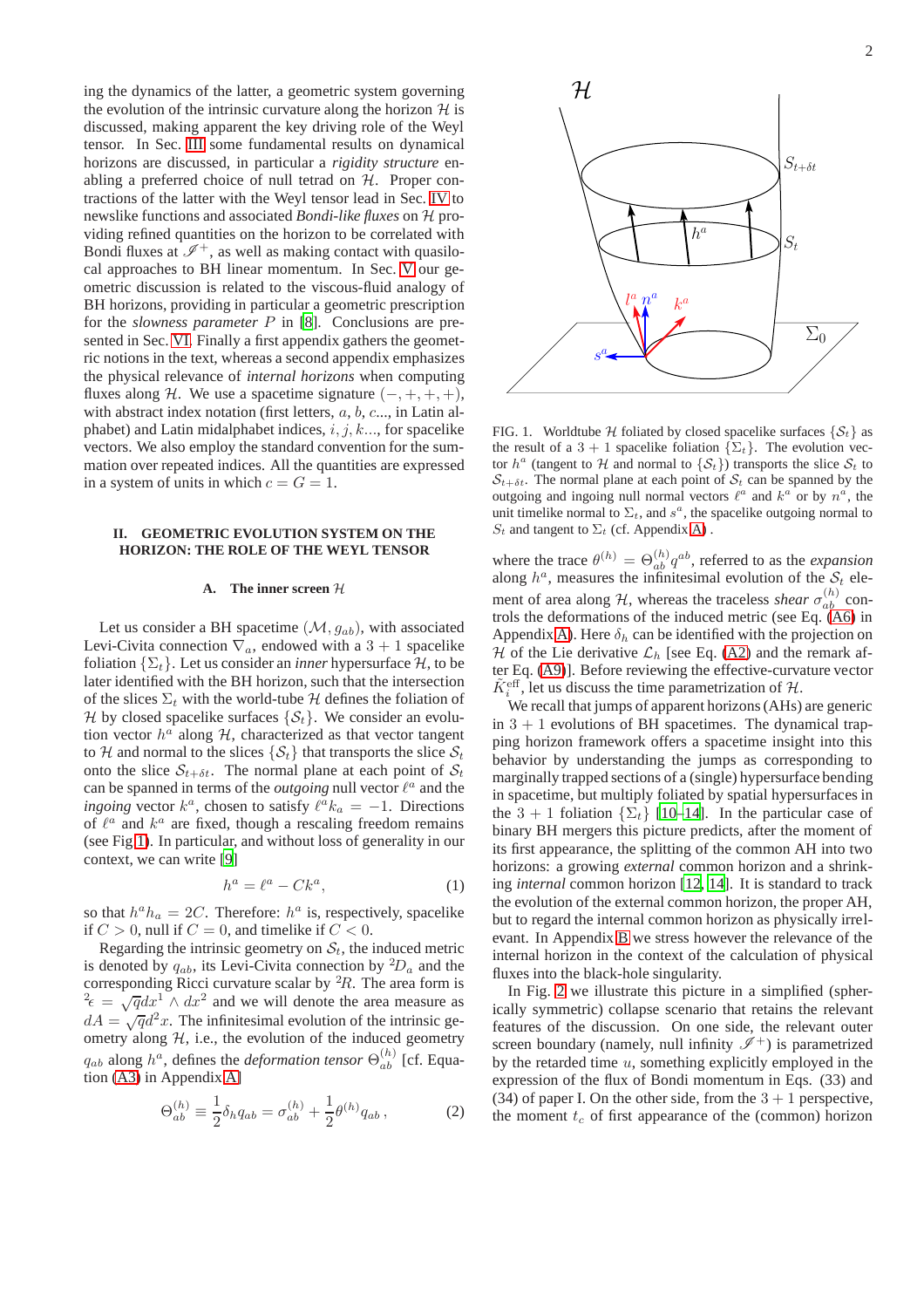

<span id="page-2-1"></span>FIG. 2. Carter-Penrose diagram (corresponding, for simplicity, to a generic spherically symmetric collapse) illustrating the time parametrization of the outer and inner screens. The outer boundary given by  $\mathscr{I}^+$  is properly parametrized by the retarded time u, whereas an advanced time  $v$  runs along inner boundaries, in particular the dynamical horizon H. Given a  $3+1$  foliation  $\{\Sigma_t\}, t_c$  denotes the time t at which the horizon first appears. For  $t > t_c$ ,  $\Sigma_t$  slices intersect multiply the hypersurface  $H$ , giving rise to internal and external horizons. On the contrary, the advanced coordinate  $v$  provides a good parametrization of  $H$  from an initial  $v > v_0$ .

corresponds to the coordinate time t at which the  $3 + 1$  foliation  $\{\Sigma_t\}$  firstly intersects the dynamical horizon  $\mathcal{H}$ . For  $t > t_c$ ,  $\Sigma_t$  slices intersect twice (multiply, in the generic case) the hypersurface  $H$  giving rise to the external and internal common horizons (cf.  $H$  in Fig. [2\)](#page-2-1). Therefore, the time function t is not a good parameter for the whole dynamical horizon H. An appropriate parametrization of this hypersurface  $H$  is given in terms of an advanced time, such as  $v$ , parametrizing past null infinity  $\mathscr{I}^-$ . More precisely, (for a spacelike worldtube portion of  $H$ ) we can label sections of  $H$  by an advanced time  $v$  starting from an initial value  $v_0$  corresponding to the first  $v =$  const null hypersurface hitting the spacetime singularity, i.e.,  $\mathcal{H} = \bigcup_{v \geq v_0} \mathcal{S}_v$ .

# **B.** Effective-curvature vector  $\tilde{K}_i^{\text{eff}}$

In paper I the effective-curvature vector  $\tilde{K}_i^{\text{eff}}$  was introduced using the parametrization of  $H$  by the time function t associated with the spacetime  $3 + 1$  slicing. In particular,  $\tilde{K}^{\text{eff}}_i(t)$  was defined only on the external part of the horizon H, for  $t \geq t_c$ . We can now extend the definition of  $\tilde{K}_i^{\text{eff}}$  to the whole horizon  $H$  (more precisely, to a spacelike worldtube portion of it) by making use of its parametrization by the advanced time v adapted to the  $3 + 1$  slicing of H. Given a section  $S_v \subset \mathcal{H}$ , we consider a vector  $\xi^i$  transverse to it

(i.e., generically not tangent to  $S_v$ ) and tangent to the 3-slice  $\Sigma_t$  that intersects H at  $\mathcal{S}_v$  (i.e.,  $\mathcal{S}_v = \mathcal{H} \cap \Sigma_t$ ). Then, the component  $\tilde{K}^{\text{eff}}[\xi](v)$  is expressed as<sup>[3](#page-2-2)</sup>

<span id="page-2-5"></span>
$$
\tilde{K}^{\text{eff}}[\xi](v) \propto -\oint_{\mathcal{S}_v} (\xi^i s_i) \left(\tilde{\mathcal{N}}(v)\right)^2 dA, \tag{3}
$$

where  $s_i$  is the spacelike normal to  $\mathcal{S}_v$  and tangent to  $\Sigma_t$ , and

<span id="page-2-0"></span>
$$
\tilde{\mathcal{N}}(v) \equiv \int_{v_0}^v {}^2R(v')dv' + \tilde{\mathcal{N}}_{v_0}, \qquad (4)
$$

where <sup>2</sup>R is the Ricci curvature scalar on  $(S_v, q_{ab})$  and  $\tilde{\mathcal{N}}_{v_0}$  is an initial function to be fixed. As commented above, in spite of the formal similarity with the news function  $\mathcal{N}(u)$  at  $\mathcal{I}^+$ [cf. Equation (34) in paper I), definition [\(4\]](#page-2-0) does not guarantee the local-in-time character of  $\mathcal{N}(v)$  since it is expressed in terms of a time integral on the past history.

In order to study the dynamics of  $\tilde{K}_i^{\text{eff}}$ , we consider the evolution of the Ricci scalar curvature  ${}^{2}R$  along the world-tube  $H$ . In terms of the elements introduced above, the evolution of the Ricci scalar curvature  ${}^{2}R$  along  $h^a$  has the form

<span id="page-2-3"></span>
$$
\delta_h{}^2 R = -\theta^{(h)}{}^2 R + 2\ {}^2 D^{a}{}^2 D^b \sigma_{ab}^{(h)} - 2\Delta\theta^{(h)} \,, \qquad (5)
$$

where  ${}^2\Delta = q^{ab} D_a {}^2D_b$  denotes the Laplacian on  $S_t$ . Expression [\(5\)](#page-2-3) is a fundamental one in our work and it applies to *any* hypersurface  $H$  foliated by closed surfaces  $S_t$ . Contact with BHs is made when  $H$  is taken as the spacetime event horizon or as the dynamical horizon associated with the foliation  $\{\Sigma_t\}.$ 

### <span id="page-2-6"></span>**C. Geometry evolution on BH horizons**

We briefly recall the notions of BH horizon relevant here and refer to Appendix [A](#page-10-0) for a systematic presentation of the notation. First, the event horizon (EH)  $\mathscr E$  is the boundary of the spacetime region from which no signal can be sent to  $\mathscr{I}^+$ , i.e., the region in M not contained in the causal past  $J^{-}(\mathscr{I}^{+})$  of  $\mathscr{I}^{+}$ . The EH is a null hypersurface, characterized as  $\mathscr{E} = \partial J^-(\mathscr{I}^+) \cap \mathcal{M}$ . Second, a dynamical horizon (DH) or (dynamical) *future outer trapping horizon* H is a quasilocal model for the BH horizon based on the notion of a world-tube of AHs. More specifically, a future outer trapping horizon  $H$  is a hypersurface that can be foliated by marginally (outer) trapped surfaces  $S_t$ , i.e.,  $\mathcal{H} = \bigcup_{t \in \mathbb{R}} S_t$  with outgoing expansion  $\theta^{(\ell)} = 0$  on  $S_t$ , satisfying: i) a *future* condition  $\theta^{(k)} < 0$ , and ii) an *outer condition*  $\delta_k \theta^{(\ell)} < 0$ . In the dynamical regime, i.e., when matter and/or radiation cross the horizon (namely when  $\delta_{\ell} \theta^{(\ell)} \neq 0$ ), the outer condition is equivalent to the condition that  $\mathcal{H}$  is spacelike  $[15]^4$  $[15]^4$  $[15]^4$ . Therefore, for dynamical trapping horizons we have  $C > 0$  in Eq. [\(1\)](#page-1-2) [cf. discussion after Eq. [\(A12\)](#page-11-4)].

<span id="page-2-2"></span><sup>&</sup>lt;sup>3</sup> For avoiding the introduction of lapse functions related to different parametrizations of  $H$ , we postpone the fixing of the coefficient to Sec. [IV.](#page-5-0) We note that a global constant factor is irrelevant for cross-correlations.

<span id="page-2-4"></span><sup>4</sup> This property actually substitutes the outer condition in the DH characterization [\[4](#page-13-12), [16](#page-13-13)] of quasilocal horizons.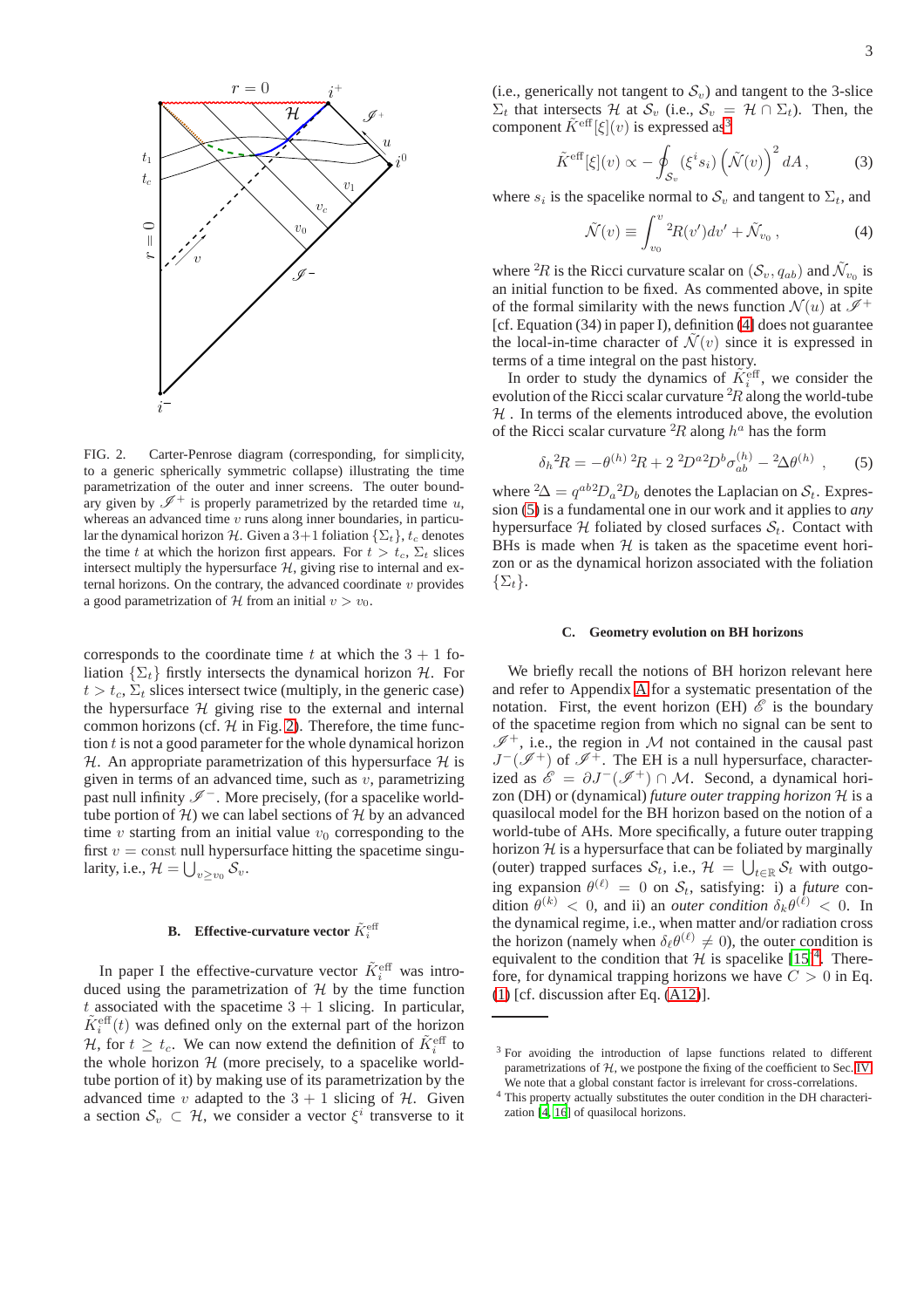For both EHs and DHs, an important area theorem holds:  $\delta_h A = \oint_{S} \theta^{(h)} dA > 0$ . In the case of an EH, Hawking's area theorem [\[17,](#page-13-14) [18\]](#page-13-15) guarantees the growth of the area, whereas in the case of a DH, the positivity of  $\delta_h A = -\oint_{\mathcal{S}_t} C\theta^{(k)} dA$  $S_t$  (cf. Equation [A11\]](#page-11-5) is guaranteed by its spacelike character  $(C > 0)$  together with the future condition  $\theta^{(k)} < 0$ .

We make now contact with Eq.  $(5)$  and interpret the elements that determine the dynamics of  ${}^{2}R$ . The growth of the area of a BH horizon guarantees the (average) positivity of  $\theta^{(h)}$ . This offers a qualitative understanding of the dynamical decay of  ${}^{2}R$ : the first term in the right-hand side drives an exponential-like decay of the Ricci scalar curvature. More precisely, nonequilibrium deformations of the Ricci scalar curvature  ${}^{2}R$  in BH horizons decay exponentially as long as the horizon grows in area. Regarding the elliptic operators acting on the shear and the expansion [second and third terms in the right hand side of Eq. [\(5\)](#page-2-3)] they provide dissipative terms smoothing the evolution of  ${}^{2}R$ . Indeed, in Sec. [V](#page-7-0) we will review a viscosity interpretation of  $\theta^{(h)}$  and  $\sigma_{ab}^{(h)}$ , in particular associating with them respective decay and oscillation timescales of the horizon geometry.

# *1. Complete evolution system driving* <sup>2</sup>R

A further understanding of Eq. [\(5\)](#page-2-3) requires a control of the dynamics of the shear  $\sigma_{ab}^{(h)}$ , of the expansion  $\theta^{(h)}$  and of the induced metric  $q_{ab}$ , the latter controlling the elliptic operators  ${}^{2}D^{a}{}^{2}D^{b}$  and  ${}^{2}\Delta$ . Therefore, we need evolution equations determining  $\delta_h q_{ab}$ ,  $\delta_h \theta^{(h)}$  and  $\delta_h \sigma_{ab}^{(h)}$ :

i)  $\delta_h q_{ab}$ : *definition of the deformation tensor*. The evolution of  $q_{ab}$  is dictated by  $\sigma_{ab}^{(h)}$  and  $\theta^{(h)}$  [cf. Equation [\(2\)](#page-1-3)].

ii)  $\delta_h \theta^{(h)}$ : *focusing or Raychadhuri-like equation*. The evolution of  $\theta^{(h)}$  involves the Ricci tensor  $R_{ab}$ , i.e., the "trace part" of the spacetime Riemann tensor  $R^a{}_{bcd}$ , thus introducing the stress-energy tensor  $T_{ab}$  through Einstein equations.

iii)  $\delta_h \sigma_{ab}^{(h)}$ : *tidal equation*. The evolution of  $\sigma_{ab}^{(h)}$  is driven by the Weyl tensor  $C^a{}_{bcd}$ , i.e., the traceless part of the spacetime Riemann tensor, thus involving dynamical gravitational degrees of freedom but not directly the Einstein equations.

The structural feature that we want to underline about these equations is shared by evolution systems on EHs and DHs, although the explicit form of the equations differ in both cases. More specifically, whereas for EHs the evolution equations for <sup>2</sup>R,  $q_{ab}$ ,  $\theta^{(h)}$  and  $\sigma_{ab}^{(h)}$  form a "closed" evolution system, in the DH case additional geometric objects (requiring further evolution equations) are brought about through the evolution equations  $\delta_h q_{ab}$ ,  $\delta_h \theta^{(h)}$  and  $\delta_h \sigma_{ab}^{(h)}$ . Moreover, an explicit dependence on the function  $C$ , related to the choice of  $3 + 1$ slicing as discussed later [cf. Equation [\(13\)](#page-4-1)], is involved in the DH case. For these reasons, and for simplicity, in the rest of this subsection we restrict our discussion to the case of an EH, indicating that the main qualitative conclusion also holds for DHs, whose details will be addressed elsewhere.

The EH  $\mathscr E$  is a null hypersurface generated by the evolution vector  $h^a$ , a null vector in this case:  $h^a = \ell^a$ . The null generator  $\ell^a$  satisfies a pregeodesic equation  $\ell^c \nabla_c \ell^a = \kappa^{(\ell)} \ell^a$  [see Eq. [\(A9\)](#page-11-3) for the expression of the nonaffinity parameter  $\kappa^{(\ell)}$ ]. Choosing an affine reparametrization such that  $\ell^a$  is geodesic, i.e.,  $\kappa^{(\ell)} = 0$ , the evolution equations for <sup>2</sup>R,  $q_{ab}$ ,  $\sigma_{ab}^{(h)}$  and  $\theta^{(h)}$  close the evolution system

<span id="page-3-0"></span>
$$
\delta_{\ell}{}^{2}R = -\theta^{(\ell)}{}^{2}R + 2\ {}^{2}D^{a}{}^{2}D^{b}\sigma_{ab}^{(\ell)} - {}^{2}\Delta\theta^{(\ell)}\,,\tag{6}
$$

$$
\delta_{\ell} q_{ab} = 2\sigma_{ab}^{(\ell)} + \theta^{(\ell)} q_{ab} , \qquad (7)
$$

$$
\delta_{\ell}\theta^{(\ell)} = -\frac{1}{2}(\theta^{(\ell)})^2 - \sigma_{ab}^{(\ell)}\sigma^{(\ell)}{}^{ab} - 8\pi T_{ab}\ell^a\ell^b\,,\tag{8}
$$

$$
\delta_{\ell}\sigma_{ab}^{(\ell)} = \sigma_{cd}^{(\ell)}\sigma^{(\ell)}{}^{cd}q_{ab} - q^c_{\ a}q^d_{\ b}C_{lcf}d^{\ell}\ell^f. \tag{9}
$$

Once initial conditions are prescribed, the only remaining information needed to close the system are the matter term  $T_{ab}\ell^a\ell^b$  in the focusing equation and  $q^c_{\ \ a}q^d_{\ \ b}C_{lcf}d^{\ell}l^f$  in the tidal equation. Using a null tetrad  $(\ell^a, k^a, m^a, \overline{m}^a)$ (see Appendix [A\)](#page-10-0) they can be expressed in terms of Ricci and Weyl scalars:  $8\pi T_{ab}\ell^a\ell^b = R_{ab}\ell^a\ell^b = 2\Phi_{00}$  and  $q^c_{\phantom{c}a}q^d_{\phantom{d}b}C_{lcfd}\ell^l\ell^f = \Psi_0 \overline{m}_a \overline{m}_b + \overline{\Psi}_0 m_a m_b.$  The complex Weyl scalar  $\Psi_0$  and the Ricci scalar  $\Phi_{00}$  drive the evolution of the geometric system [\(6\)](#page-3-0)–[\(9\)](#page-3-0) on the horizon. Being determined in terms of the bulk dynamics ( $\Psi_0$  relates to the near-horizon dynamical tidal fields and incoming gravitational radiation, whereas  $\Phi_{00}$  accounts for the matter fields), fields  $\Psi_0$  and  $\Phi_{00}$ act as *external forces* providing (modulo initial conditions) all the relevant dynamical information for system [\(6\)](#page-3-0)–[\(9\)](#page-3-0) on  $\mathscr{E}$ .

In the DH case, although the evolution system is more complex, the qualitative conclusions reached here remain unchanged. More specifically, the differential system on  $\mathcal H$  governing the evolution of  ${}^{2}R$  is also driven by external forces given by a particular combination of Weyl and Ricci scalars<sup>[5](#page-3-1)</sup>.

In the present cross-correlation approach, these dynamical considerations strongly support  $\Psi_0$  as a natural building block in the construction<sup>[6](#page-3-2)</sup> of the quantity  $h_{\text{inn}}(v)$  at H, to be correlated in vacuum to  $dP_i^{\rm B}/du$  at  $\mathscr{I}^+$ . This is hardly surprising, given the dual nature of  $\Psi_0$  and  $\Psi_4$  on inner and outer boundaries, respectively.

Particularly relevant are the following remarks. First, in the presence of matter, the scalar  $\Phi_{00}$  plays a role formally analogous to that of  $\Psi_0$ . Therefore, in the general case, it makes sense to consider  $\Phi_{00}$  on an equal footing as  $\Psi_0$  in the construction of  $h_{\text{inn}}(v)$ . Second, Eq. [\(6\)](#page-3-0) is completely driven by the rest of the system, without back-reacting on it. For this reason, although  $\Psi_0$  (and  $\Phi_{00}$ ) encodes the information determining the dynamics on the horizon, at the same time the evolution of  ${}^{2}R$  is sensitive to all relevant dynamical degrees of freedom, providing an *averaged* response. This justifies the crucial role of <sup>2</sup>R in the construction of the effective  $\tilde{K}^{\text{eff}}_i$  in paper I.

A serious drawback for the use of  $\Psi_0$  and  $\Phi_{00}$  in the construction of a quantity  $h_{\text{inn}}(v)$  at H is their dependence on the rescaling freedom of the null normal  $\ell^a$  by an arbitrary function on  $S$ . We address this point in the following section.

<sup>&</sup>lt;sup>5</sup> In a DH, the leading term in the external driving force is indeed given by  $\Psi_0$ , but corrections proportional to C also appear.

<span id="page-3-2"></span><span id="page-3-1"></span><sup>&</sup>lt;sup>6</sup> Constructed as in Eqs. [\(3\)](#page-2-5) and [\(4\)](#page-2-0) but substituting <sup>2</sup>R by  $\Psi_0$ .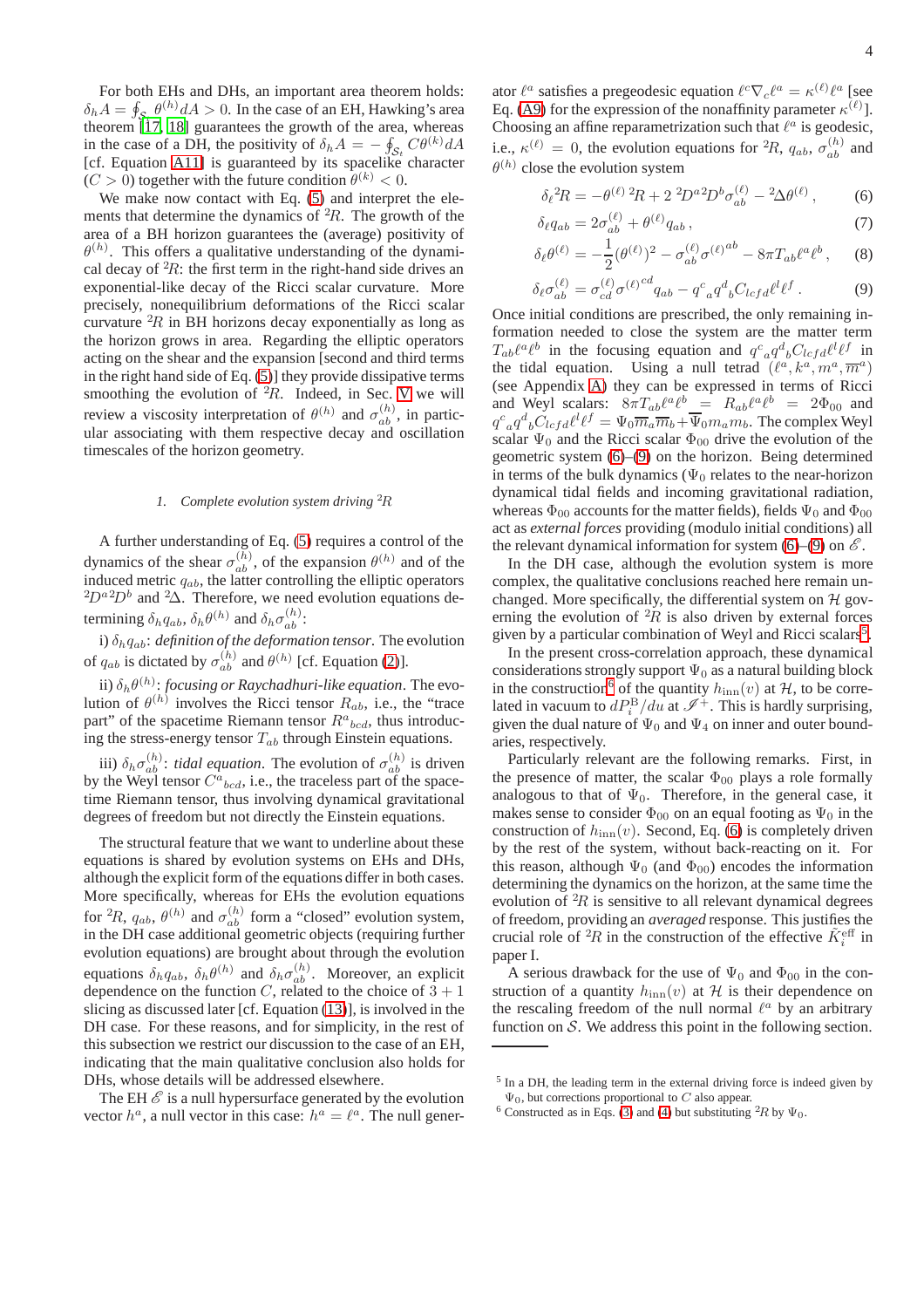

<span id="page-4-2"></span>FIG. 3. Worldtubes  $\mathcal{H}_1$  (blue) and  $\mathcal{H}_2$  (red), respectively, associated with two different 3 + 1 slicing  $\{\Sigma_{t_1}\}\$  and  $\{\Sigma_{t_2}\}\$  and providing evolutions from a given marginally trapped surface  $S_0$  in an initial Cauchy hypersurface  $\Sigma_0$ . They illustrate the nonunique evolution of AHs into DHs. The foliation  $\{S_{t_1}\}\$  (resp.  $\{S_{t_2}\}\$ ) by marginally trapped surfaces is defined by the intersections of  $\mathcal{H}_1$  with  $\{\Sigma_{t_1}\}$ (resp.  $\mathcal{H}_2$  and  $\{\Sigma_{t_2}\}\)$ . Note that, from the DH foliation unique-ness Result 1 [\[19](#page-13-16)], surfaces  $S'_{t_2} = \mathcal{H}_1 \cap \Sigma_{t_2}$  are not (in general) marginally trapped surfaces.

# <span id="page-4-0"></span>**III. FUNDAMENTAL RESULTS ON DYNAMICAL HORIZONS**

The introduction of a preferred null tetrad on the horizon requires some kind of rigid structure. We argue here that DHs provide such a structure. We first review two fundamental geometric results about DHs:

a) *Result 1 (DH foliation uniqueness)* [\[19\]](#page-13-16): Given a DH H, the foliation  $\{\mathcal{S}_t\}$  by marginally trapped surfaces is unique.

b) *Result 2 (DH existence)* [\[20](#page-13-17), [21\]](#page-13-18): Given a *strictly stably outermost* marginally trapped surface  $S_0$  in a Cauchy hypersurface  $\Sigma_0$ , for each 3+1 spacetime foliation  $\{\Sigma_t\}$  containing  $\Sigma_0$  there exists a unique DH H containing  $S_0$  and sliced by marginally trapped surfaces  $\{S_t\}$  such that  $S_t \subset \Sigma_t$ .

These results have the following important implications:

i) *The evolution vector* h a *is completely fixed on a DH* (up to time reparametrization). By Result 1 any other evolution vector  $h'^a$  does not transport marginally trapped surfaces into marginally trapped surfaces.

ii) *The evolution of an AH into a DH is nonunique*. Let us consider an initial AH  $S_0 \subset \Sigma_0$  and two different  $3 + 1$ slicings  $\{\Sigma_{t_1}\}\$  and  $\{\Sigma_{t_2}\}\$ , compatible with  $\Sigma_0$ . From Result 2 there exist DHs  $\mathcal{H}_1 = \bigcup_{t_1} \mathcal{S}_{t_1}$  and  $\mathcal{H}_2 = \bigcup_{t_2} \mathcal{S}_{t_2}$ , with  $\mathcal{S}_{t_1} = \mathcal{H}_1 \cap \Sigma_{t_1}$  and  $\mathcal{S}_{t_2} = \mathcal{H}_2 \cap \Sigma_{t_2}$  marginally trapped surfaces. Let us consider now the sections of  $\mathcal{H}_1$  by  $\{\Sigma_{t_2}\}\,$ , i.e.,  $S'_{t_2} = \mathcal{H}_1 \cap \Sigma_{t_2}$ , so that  $\mathcal{H}_1 = \bigcup_{t_2} S'_{t_2}$ . In the generic case, slicings  $\{S'_{t_2}\}\$  and  $\{S_{t_1}\}\$  of  $\mathcal{H}_1$  are different (deform  $\{\Sigma_{t_2}\}\$  if needed). Therefore, from Result 1,  $S'_{t_2}$  cannot be marginally trapped surfaces. Reasoning by contradiction, we then conclude that  $\mathcal{H}_1$  and  $\mathcal{H}_2$  are different hypersurfaces in M, as illustrated in Fig[.3.](#page-4-2)

The two results above establish a fundamental link between DHs and the  $3 + 1$  approach here adopted. We denote (cf. also Appendix [A\)](#page-10-0) the unit timelike normal to slices  $\Sigma_t$  by  $n^a$  and the spacelike (outgoing) normal to  $S_t$  and tangent to  $\Sigma_t$  by  $s^a$  (see Fig[.1\)](#page-1-1). We denote by N the lapse associated to the spacetime slicing function t, i.e.,  $n_a = -N\nabla_a t$ . Given a marginal trapped surface  $S_0$  in an initial slice  $\Sigma_0$ , and given a lapse function  $N$ , let us consider the (only) DH  $H$  given by Result 2. Then the unique evolution vector  $h^a$  on H associated with Result 1 can be written up to a time-dependent rescaling<sup>[7](#page-4-3)</sup> as

<span id="page-4-4"></span>
$$
h^a = Nn^a + bs^a \t\t(10)
$$

where b is a function on  $S_t$  to be determined in terms of N and  $C$  [see Eq. [\(13\)](#page-4-1) below]. Certainly such a decomposition of an evolution vector compatible with a given  $3 + 1$  slicing  $\{\Sigma_t\}$ , in the sense  $h^a \nabla_a t = 1$ , is valid for any hypersurface but, in the case of a DH and due to Result 1, the evolution vector  $h^a$ determined by Eq. [\(10\)](#page-4-4) has an intrinsic meaning (up to time reparametrization, which is irrelevant in a cross-correlation approach) as an object on  $H$  not requiring a  $3+1$  foliation. On the other hand, Eq. [\(1\)](#page-1-2) provides the expression of vector  $h^a$  in terms of the null normals. More specifically, Eq. [\(1\)](#page-1-2) links the scaling of  $\ell^a$  and  $k^a$  to that of  $h^a$  by imposing  $h^a \to \ell^a$  as the DH is driven to stationarity  $(C \to 0 \Leftrightarrow \delta_{\ell} \theta^{(\ell)} \to 0)$ . Writing the null normals at H as  $\ell^a = (f/2)(n^a + s^a)$  and  $k^a = (n^a - s^a)/f$ , for some function f, expressions [\(1\)](#page-1-2) and [\(10\)](#page-4-4) for  $h^a$  lead to

<span id="page-4-6"></span>
$$
\ell_N^a = \frac{N+b}{2} \left( n^a + s^a \right) , \ k_N^a = \frac{1}{N+b} \left( n^a - s^a \right) , \text{(11)}
$$

where the subindex N denotes the explicit link of H to a  $3+1$ slicing. In order to determine  $b$ , we evaluate the norm of  $h^a$ and note that the function  $C$  in Eq. [\(1\)](#page-1-2) is expressed in terms of  $N$  and  $b$  as

<span id="page-4-5"></span>
$$
C = \frac{1}{2} (b^2 - N^2) \tag{12}
$$

On the other hand, for a given lapse  $N$ , the trapping horizon  $\delta_h \theta^{(\ell)} = 0$  condition translates into an elliptic equation for C [cf. Equation [\(A12\)](#page-11-4)]

<span id="page-4-1"></span>
$$
-2\Delta C + 2\Omega_c^{(\ell)}{}^2 D^c C - C \left[ -2D^c \Omega_c^{(\ell)} + \Omega_c^{(\ell)} \Omega^{(\ell)^c} - \frac{1}{2} {}^2R \right]
$$
  
=  $\sigma_{ab}^{(\ell)} \sigma^{(\ell)}{}^{ab} + 8\pi T_{ab} \tau^a \ell^b$ . (13)

Therefore, for a given DH  $H$  associated with a 3 + 1 slicing with lapse  $N$ , Eqs. [\(13\)](#page-4-1) and [\(12\)](#page-4-5) fix the value of  $b$ . Pre-scription [\(11\)](#page-4-6) provides then preferred null normals on a DH  $H$ compatible with the foliation defined by  $N$ . Completed with the complex null vector  $m^a$  on  $S_t$ , we propose

<span id="page-4-7"></span>
$$
(\ell_N^a, k_N^a, m^a, \overline{m}^a) , \qquad (14)
$$

<span id="page-4-3"></span> $<sup>7</sup>$  This applies, strictly, to the external part of the horizon discussed in</sup> Sec. [II A.](#page-1-4) For the internal part one must reverse the evolution with respect to that defined by the  $3 + 1$  foliation:  $h^a = -Nn^a + bs^a$ . The following discussion goes then through.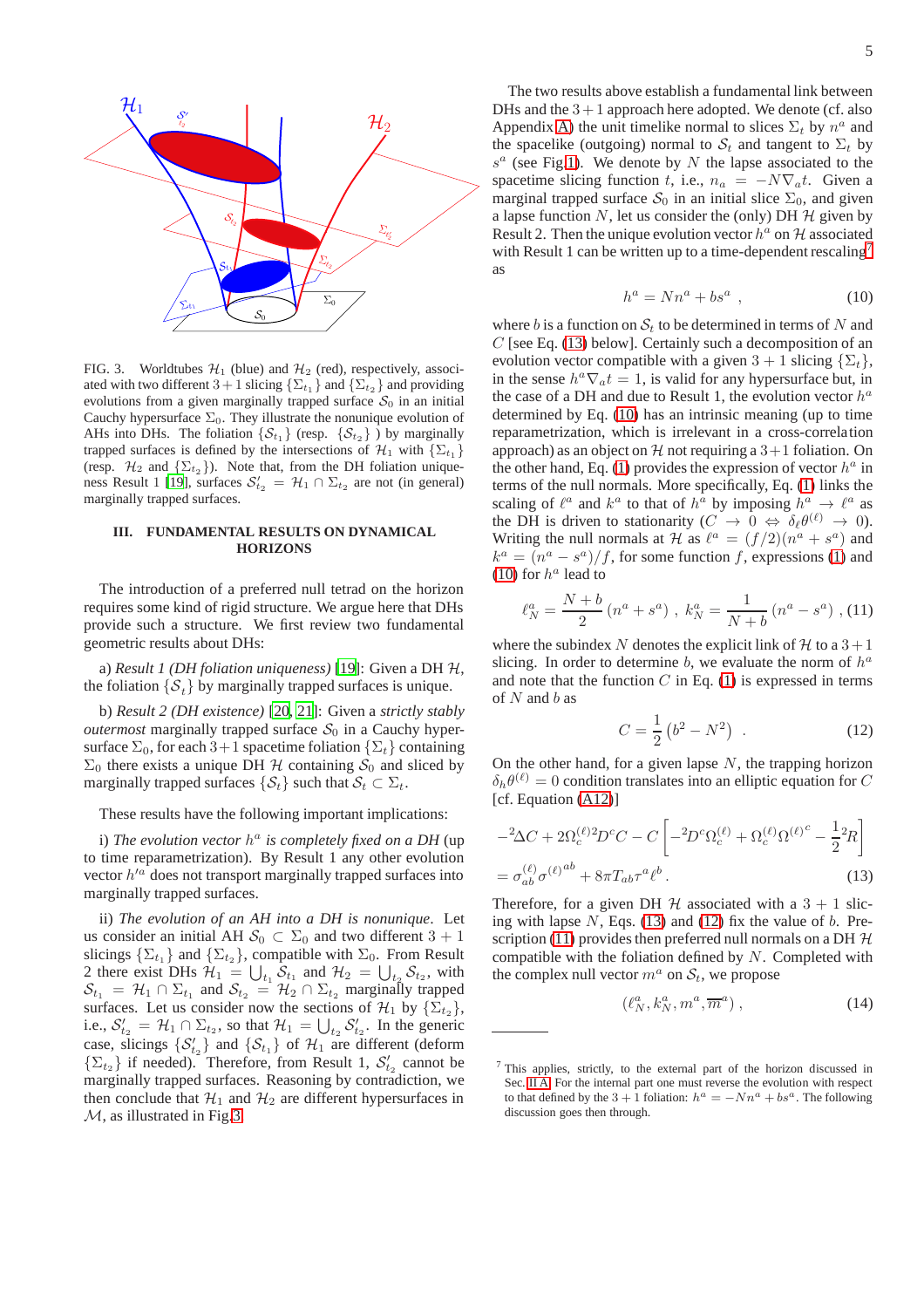as a preferred null tetrad (up to time reparametrization) on a DH. To keep the notation compact, hereafter we will denote the preferred  $\ell_N^a$  and  $k_N^a$  simply as  $\ell^a$  and  $k^a$  and omit the symbol  $N$  from all quantities evaluated in this tetrad. The tetrad [\(14\)](#page-4-7) then leads to a notion of preferred Weyl (and Ricci) scalars on the horizon  $H$ . In particular,

$$
\Psi_0 = C^a_{\;bcd} \; \ell_a m^b \ell^c m^d \,, \tag{15}
$$

$$
\Phi_{00} = \frac{1}{2} R_{ab} \; \ell^a \ell^b \,. \tag{16}
$$

In summary: we have introduced preferred null normals on a DH H by: i) linking the normalization of  $\ell^a$  to that of  $h^a$  by requiring  $h^a \rightarrow \ell^a$  in stationarity; and ii) fixing the normalization of  $h^a$  (up to a time-dependent function) by the foliation uniqueness result on DHs (Result 1). The latter is the *rigid structure* needed to fix a preferred null tetrad on H. In the particular case of constructing  $H$  in an initial value problem approach (Result 2 on DHs), the free time-dependent function is fixed by the lapse N of the given global foliation  $\{\Sigma_t\}.$ 

# <span id="page-5-0"></span>**IV. NEWS-LIKE FUNCTIONS AND BONDI-LIKE FLUXES ON A DYNAMICAL HORIZON**

### **A. News-like functions: vacuum case**

In Sec. [II](#page-1-0) we have identified the Weyl scalar  $\Psi_0$  as the object that encodes (in vacuum and for  $C = 0$ ) the relevant geometric information on the BH horizon understood as an inner screen. Then in Sec. [III](#page-4-0) we have introduced a preferred scaling for  $\Psi_0$  on DHs. With these elements we can now introduce the following vectorial quantity on  $H$ 

<span id="page-5-1"></span>
$$
\tilde{K}[\xi](v) \equiv -\frac{1}{8\pi} \oint_{\mathcal{S}_v} (\xi^i s_i) \left| \tilde{\mathcal{N}}_{\Psi}^{(\ell)}(v) \right|^2 dA \,, \tag{17}
$$

with

<span id="page-5-2"></span>
$$
\tilde{\mathcal{N}}_{\Psi}^{(\ell)}(v) \equiv \int_{v_0}^{v} \Psi_0(v') dv', \qquad (18)
$$

where we make use of an advanced time  $v$  parametrizing  $H$ (cf. Sec. [II A](#page-1-4) and Fig. [2\)](#page-2-1) and adapted to the  $3 + 1$  slicing at  $H$ (namely, we choose  $h^a \nabla_a v = 2$  to match the general notation in paper I).

The quantity  $\tilde{K}_i$  could be used as a refined version of  $\tilde{K}_i^{\text{eff}}$ for the correlation with  $dP_i^{\rm B}/du$  at  $\mathscr{I}^+$ . However, whereas  $\tilde{K}^{\text{eff}}_i$  is explicitly understood as an *effective* quantity and, consequently, one can relax the requirement on the  $\tilde{\mathcal{N}}$  constructed out of  ${}^{2}R$  in [\(4\)](#page-2-0) to behave mathematically as a news function, the situation is different for  $\tilde{K}_i$  in [\(17\)](#page-5-1): the geometric dual nature of  $\Psi_4$  and  $\Psi_0$  would call for a newslike function character for  $\tilde{\mathcal{N}}_{\Psi}^{(\ell)}$  in [\(18\)](#page-5-2).

Whereas expressions for the flux of Bondi momentum and the news function at  $\mathscr{I}^+$  [cf. Equations (33) and (34) in paper I] are valid under the (strong) conditions enforced by asymptotic simplicity at null infinity and in a given Bondi frame, no geometric structure supports the "a priori" introduction of

quantities  $\tilde{K}_i$  and  $\tilde{\mathcal{N}}_{\Psi}^{(\ell)}$  on H. In particular, the news function  $\mathcal{N}(u)$  is an object well-defined in terms of geometric quantities on sections  $S_u \subset \mathcal{I}^+$ , that can be expressed as a time integral [cf. Eq. (34) in paper I] due to the key relation  $\partial_u \mathcal{N} = \Psi_4$  holding for Bondi coordinate systems at  $\mathcal{I}^+$ . On the contrary, the quantity  $\tilde{\mathcal{N}}_{\Psi}^{(\ell)}$  defined by time integration of  $\Psi_0$  is not an object defined in terms of the geometry of a section  $S_v$  (justifying the use of a "tilde"). Such a local-in-time behavior is a crucial property to be satisfied by any valid news function. Therefore, one would expect additional terms to  $\Psi_0$ (with vanishing counterparts at  $\mathscr{I}^+$ ), contributing in  $\tilde{\mathcal{N}}_{\Psi}^{(\ell)}$  to build an appropriate newslike function on H.

In the absence of a sound geometric news formalism on  $H$ , we proceed heuristically by modifying  $\tilde{\mathcal{N}}_{\Psi}^{(\ell)}$  so that it acquires a local-in-time character. Such a property would be guaranteed if the integrand in definition [\(18\)](#page-5-2) could be expressed as a total derivative in time of some quantity defined on sections  $\mathcal{S}_v$ . The scalar  $\Psi_0$  in Eq. [\(18\)](#page-5-2) does not satisfy this property. However, with this guideline, inspection of [\(9\)](#page-3-0) suggests some of the terms to be added to  $\Psi_0$  [system [\(6\)](#page-3-0)–[\(9\)](#page-3-0) applies to the EH case] so that they integrate in time to a quantity on  $S_v$ , namely the shear. Considering first, as an intermediate step, the EH case and using a tensorial rather a complex notation<sup>[8](#page-5-3)</sup>, let us introduce a newslike tensor<sup>[9](#page-5-4)</sup>  $(\mathcal{N}_{\Psi}^{(\ell)})_{ab}$  whose time variation is

$$
(\dot{\mathcal{N}}_{\Psi}^{(\ell)})_{ab} = \frac{1}{\sqrt{2}} \left( q^c_{\ a} q^d_{\ b} C_{lcfd} \ell^l \ell^f - \sigma_{cd}^{(\ell)} \sigma^{(\ell) \, cd} q_{ab} \right) \,, \tag{19}
$$

that is, such that  $(\dot{N}_{\Psi}^{(\ell)})_{ab} = -1/\sqrt{2} \delta_{\ell} \sigma_{ab}^{(\ell)}$  (the global factor  $1/\sqrt{2}$  is required for the correct coefficient in the leadingorder contribution). Upon time integration in Eq. [\(18\)](#page-5-2) and setting vanishing initial values at early times, this choice leads to

$$
(\mathcal{N}_{\Psi}^{(\ell)})_{ab} = -\frac{1}{\sqrt{2}} \sigma_{ab}^{(\ell)} . \tag{20}
$$

If we write

$$
(\mathcal{N}_{\Psi}^{(\ell)})_{ab} = \frac{1}{\sqrt{2}} \int_{v_0}^{v} \left[ q^c_{\ a} q^d_{\ b} C_{lcfd} \ell^l \ell^f - 2(\mathcal{N}_{\Psi}^{(\ell)})_{cd} (\mathcal{N}^{(\ell)})_{cd} \ell^d_{\ a b} \right] dv', \tag{21}
$$

and substitute  $(\mathcal{N}_{\Psi}^{(\ell)})_{ab}$  recursively in the right hand side, we can express the newslike function  $(\mathcal{N}_{\Psi}^{(\ell)})_{ab}$  in terms of  $\Psi_0$  so that the lowest-order term is indeed given by expression [\(18\)](#page-5-2).

This identification, in the EH case, of a plausible newslike tensor as the shear along the evolution vector suggests the following specific proposal for the newslike tensor for DHs

<span id="page-5-5"></span>
$$
\mathcal{N}_{ab}^{(n)} \equiv -\frac{1}{\sqrt{2}} \sigma_{ab}^{(h)} \,. \tag{22}
$$

<sup>&</sup>lt;sup>8</sup> We write complex numbers as  $2 \times 2$  traceless symmetric matrices.

<span id="page-5-4"></span><span id="page-5-3"></span><sup>&</sup>lt;sup>9</sup> Note that we remove now the "tilded" notation to emphasize its newslike local-in-time character.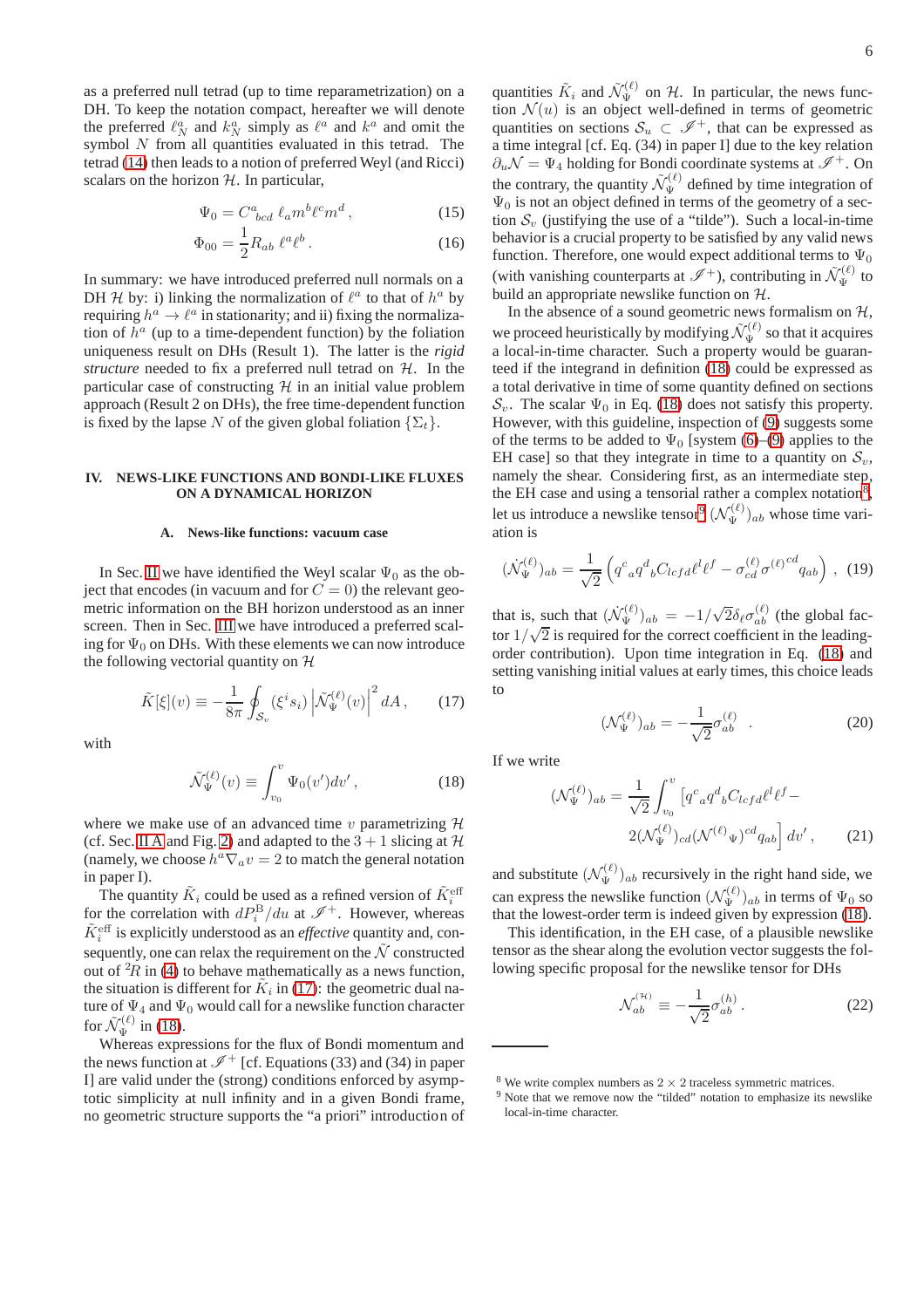This proposal has a tentative character. Once we have identified the basics, we postpone a systematic study to a forthcoming work.

# **B. News-like functions: matter fields**

As discussed in Sec. [II,](#page-1-0) in system [\(6\)](#page-3-0)–[\(9\)](#page-3-0) the Ricci scalar  $\Phi_{00}$  plays a role analogous to that of  $\Psi_0$ . From this perspective, in the matter case, it is reasonable to define as in [\(18\)](#page-5-2)

$$
\tilde{\mathcal{N}}_{\Phi}^{(\ell)}(v) \equiv \frac{\alpha_{\rm m}}{2} \int_{v_0}^v \Phi_{00}(v') \, dv', \tag{23}
$$

such that  $\tilde{K}_i$  in [\(17\)](#page-5-1) is rewritten

<span id="page-6-1"></span>
$$
\tilde{K}[\xi](v) \equiv -\frac{1}{8\pi} \oint_{\mathcal{S}_v} (\xi^i s_i) \left[ \left| \tilde{\mathcal{N}}_{\Psi}^{(\ell)}(v) \right|^2 + \left( \tilde{\mathcal{N}}_{\Phi}^{(\ell)}(v) \right)^2 \right] dA.
$$
\n(24)

The parameter  $\alpha_{\rm m}$  is introduced to account for possible different relative contributions of  $\Psi_0$  and  $\Phi_{00}$  (distinct choices for  $\alpha_m$  are possible, depending on the particular quantity to be correlated at  $\mathscr{I}^+$ ). However, also the function  $\tilde{\mathcal{N}}_{\Phi}^{(\ell)}$  $\Phi^{\left(\ell\right)}$  is affected by the same issues discussed above for  $\mathcal{N}_{\Psi}^{(\ell)}$ , namely it lacks a local-in-time behavior. As in the vacuum case, we proceed first by looking at EHs. We then complete  $\Phi_{00}$  with the terms in Eq. [\(8\)](#page-3-0), so that  $\dot{\mathcal{N}}_{\Phi}^{(\ell)}$  $\tilde{\Phi}^{(\ell)}(v) = -(\alpha_{\rm m}/2) \delta_{\ell} \theta^{(\ell)}$ . That is

$$
\dot{\mathcal{N}}_{\Phi}^{(\ell)}(v) = \frac{\alpha_{\rm m}}{2} \left( 8\pi T_{cd} \ell^c \ell^d + \frac{1}{2} (\theta^{(\ell)})^2 + \sigma_{cd}^{(\ell)} \sigma^{(\ell)} \sigma^d \right) ,
$$

so that  $\mathcal{N}_{\Phi}^{(\ell)} = -(\alpha_{\rm m}/2)\theta^{(\ell)}$ . This *matter newslike* function can be equivalently expressed in tensorial form as follows

<span id="page-6-0"></span>
$$
(\mathcal{N}_{\Phi}^{(\ell)})_{ab} = -\frac{\alpha_{\rm m}}{2\sqrt{2}} \theta^{(\ell)} q_{ab} . \qquad (25)
$$

As in vacuum, the passage from EHs to DHs is accomplished by using the natural evolution vector  $h^a$  along  $H$  for the expansion. Then, combining the tensorial form [\(25\)](#page-6-0) with [\(22\)](#page-5-5), we can write a single newslike tensor as

<span id="page-6-2"></span>
$$
\mathcal{N}_{ab}^{(H)} = -\frac{1}{\sqrt{2}} \left( \sigma_{ab}^{(h)} + \frac{\alpha_{\rm m}}{2} \theta^{(h)} q_{ab} \right) \,. \tag{26}
$$

Interestingly, if  $\alpha_m = 1$  the complete news tensor acquires a clear geometric meaning as the deformation tensor along  $h^a$ , i.e., as the time variation of the induced metric

<span id="page-6-5"></span>
$$
\mathcal{N}_{ab}^{(H)} = -\frac{1}{\sqrt{2}} \Theta_{ab}^{(h)} = -\frac{1}{2\sqrt{2}} \dot{q}_{ab} \,. \tag{27}
$$

# **C. Bondi-like fluxes on** H

The motivation for introducing  $\tilde{K}_i^{\text{eff}}$  in paper I and  $\tilde{K}_i$  in Eq. [\(17\)](#page-5-1) [or, more generally,  $\tilde{K}_i$  in Eq. [\(24\)](#page-6-1)] is the construction of quantities on H to be correlated to quantities at  $\mathscr{I}^+$ , namely the flux of Bondi linear momentum. We have been careful not to refer to them as to "fluxes," since they do not

have an instantaneous meaning. However, once the newslike tensor  $\mathcal{N}_{ab}^{(\mathcal{H})}$  has been introduced in [\(26\)](#page-6-2), formal fluxes can be constructed by integration of the squared of these news. More specifically, we can introduce the formal fluxes on  $H$ 

<span id="page-6-3"></span>
$$
\frac{dE^{(\mathcal{H})}}{dv}(v) = \frac{1}{8\pi} \oint_{\mathcal{S}_v} \mathcal{N}_{ab}^{(\mathcal{H})} \mathcal{N}^{(\mathcal{H})ab} dA, \qquad (28)
$$

$$
\frac{dP^{(\mathcal{H})}[\xi]}{dv}(v) = -\frac{1}{8\pi} \oint_{\mathcal{S}_v} (\xi^i s_i) \left( \mathcal{N}_{ab}^{(\mathcal{H})} \mathcal{N}^{(\mathcal{H})ab} \right) dA,
$$

where their formal notation as total time derivatives is meant to make explicit their local-in-time nature. The purpose of quantities  $dE^{(\mathcal{H})}/dv$  and  $(dP^{(\mathcal{H})}[\xi]/dv)$  is to provide improved quantities at  $H$  for the cross-correlation approach. In particular,  $(dP^{(\mathcal{H})}[\xi]/dv)$  provides a refined version of the effective  $\tilde{K}_i^{\text{eff}}$  in paper I, to be correlated with  $(dP_i^{\text{B}}/du)(u)$  at  $I^+$ . In this context,  $\tilde{K}_i$  in Eq. [\(17\)](#page-5-1) has played the role of an intermediate stage in our line of arguments.

Of course, we can introduce formal quantities  $E^{(\mathcal{H})}$  and  $P_i^{(\mathcal{H})}$  $i^{(n)}$  on H, by integrating expressions in [\(28\)](#page-6-3) along H. However, in the absence of a physical conservation argument or a geometric motivation, referring to them as (Bondi-like) energies and momentum would be just a matter of definition $10$ . Thus, we rather interpret them simply as well-defined instantaneous quantities leading ultimately to a timeseries  $h_{\text{inn}}(v)$ .

It is illustrative to expand the squared of the news in [\(28\)](#page-6-3) as

$$
\mathcal{N}_{ab}^{(H)} \mathcal{N}^{(H)}{}^{ab} = \frac{1}{2} \left[ \sigma_{ab}^{(h)} \sigma^{(h)}{}^{ab} + \frac{\alpha_{\rm m}}{2} (\theta^{(h)})^2 \right], \quad (29)
$$

to be inserted in the expression for  $dE^{(\mathcal{H})}/dv$  and  $\left(dP^{(\mathcal{H})}[\xi]/dv\right)$ . The relative weight of the different terms as we depart from equilibrium can be made explicit by expressing the evolution vector as  $h^a = \ell^a - Ck^a$  [cf. Equation [\(1\)](#page-1-2)], with associated  $\sigma_{ab}^{(h)} = \sigma_{ab}^{(\ell)} - C\sigma_{ab}^{(k)}$  and  $\theta^{(h)} = -C\theta^{(k)}$ [cf. Equation [\(A11\)](#page-11-5)]. We can then write

$$
\mathcal{N}_{ab}^{(H)} \mathcal{N}^{(H)}{}^{ab} = \frac{1}{2} \left[ \sigma_{ab}^{(\ell)} \sigma^{(\ell)}{}^{ab} - 2C \sigma_{ab}^{(\ell)} \sigma^{(k)}{}^{ab} + C^2 \left( \sigma_{ab}^{(k)} \sigma^{(k)}{}^{ab} + \frac{\alpha_m}{2} (\theta^{(k)})^2 \right) \right].
$$
 (30)

On a DH, terms proportional to  $\alpha_{\rm m}$  only enter at a quadratic order in C. Two values of  $\alpha_{\rm m}$  are of particular interest. First, the case  $\alpha_m = 0$ , corresponding to an analysis of pure gravitational dynamics. Second, the case  $\alpha_m = 1$  where [cf. [\(27\)](#page-6-5)]

$$
\frac{dE^{^{(\mathcal{H})}}}{dv}(v) = \frac{1}{8\pi} \oint_{\mathcal{S}_v} \mathcal{N}_{ab}^{^{(\mathcal{H})}} \mathcal{N}^{^{(\mathcal{H})}ab} dA = \frac{1}{16\pi} \oint_{\mathcal{S}_v} \Theta_{ab}^{(h)} \Theta^{(h)}^{ab} dA
$$

$$
= \frac{1}{32\pi} \oint_{\mathcal{S}_v} \frac{1}{2} (\dot{q}_{ab})^2 dA , \qquad (31)
$$

that admits a suggestive interpretation as a Newtonian *kinetic energy* term of the intrinsic horizon geometry.

<span id="page-6-4"></span> $10$  For instance, the leading-order contribution from matter to the BH energy and momentum should come from the integration of the appropriate component of the stress-energy tensor  $T_{ab}$ , an element absent in [\(28\)](#page-6-3) where matter contributions only enter through terms quadratic in  $T_{ab}$ .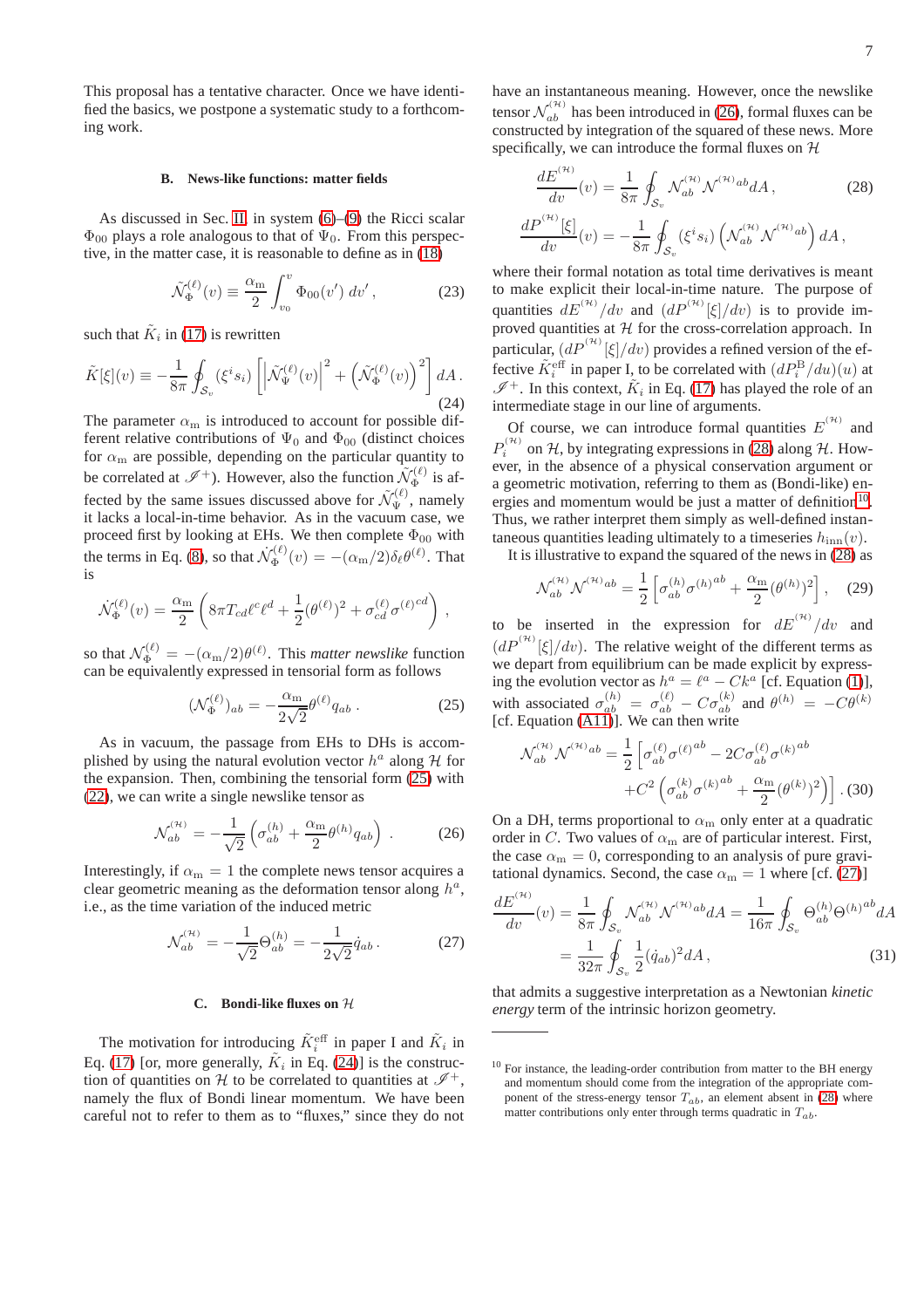# <span id="page-7-6"></span>**D. Relation to quasilocal approaches to horizon momentum and application to recoil dynamics**

As emphasized in the previous section, the essential purpose of  $dE^{(\mathcal{H})}/dv$  and  $(dP^{(\mathcal{H})}[\xi]/dv)$  in [\(28\)](#page-6-3) is to provide geometrically sound proposals for  $h_{\text{inn}}(v)$  at  $H$ . Having said this, it is worthwhile to compare the resulting expressions, for specific values of  $\alpha_m$ , with DH physical fluxes derived in the literature. This provides an internal consistency test of the line of thought followed from  $\tilde{K}_i^{\text{eff}}$  to Eqs. [\(28\)](#page-6-3). In particular, for  $\alpha_{\rm m} = 0$  we obtain

<span id="page-7-1"></span>
$$
\frac{dE^{^{(\mathcal{H})}}}{dv}(v) = \frac{1}{8\pi} \oint_{\mathcal{S}_v} \mathcal{N}_{ab}^{^{(\mathcal{H})}} \mathcal{N}^{^{(\mathcal{H})}ab} dA = \frac{1}{16\pi} \oint_{\mathcal{S}_v} \sigma_{ab}^{(h)} \sigma^{(h)}{}^{ab} dA = \frac{1}{16\pi} \oint_{\mathcal{S}_v} \left[ \sigma_{ab}^{(\ell)} \sigma^{(\ell)}{}^{ab} - 2C \sigma_{ab}^{(\ell)} \sigma^{(k)}{}^{ab} + C^2 \sigma_{ab}^{(k)} \sigma^{(k)}{}^{ab} \right] dA \tag{32}
$$

Expression [\(32\)](#page-7-1) allows us to draw analogies with the energy flux proposed in the DH geometric analysis of Refs. [\[4,](#page-13-12) [22](#page-13-19)]. In particular, the leading term in the integrand of this expression,  $\sigma_{ab}^{(\ell)} \sigma^{(\ell)ab}$ , is directly linked [cf. Equation (3.27) in [\[4\]](#page-13-12)] to the term identified in [\[23](#page-13-20), [24\]](#page-13-21) as the flux of *transverse* gravitational propagating degrees of freedom $^{11}$  $^{11}$  $^{11}$ . The DH energy flux also includes a *longitudinal* part [\[23,](#page-13-20) [24\]](#page-13-21) depending on  $\Omega_a^{(\ell)} \Omega^{(\ell) a}$ , absent in quantities in Eq. [\(28\)](#page-6-3). In this sense,  $dE^N/dv$  provides a quantity  $h_{\text{inn}}(v)$  accounting only for the transverse part of gravitational degrees of freedom [\[24,](#page-13-21) [26,](#page-13-22) [27\]](#page-13-23) at  $H$  and therefore particularly suited for cross-correlation with  $(dP_i^{\rm B}/du)(u)$ , which corresponds to (purely transverse) gravitational radiation at  $\mathscr{I}^+$ .

Motivated now by the resemblance of [\(32\)](#page-7-1) with the flux of a physical quantity, we can consider a heuristic notion of *Bondilike* 4-momentum flux through  $H$ . Considering the (timelike) unit normal  $\hat{\tau}^a$  to  $\mathcal{H}$  [cf. [\(A10\)](#page-11-6) and [\(A15\)](#page-11-7)]

$$
\hat{\tau}^a = \frac{\tau^a}{\sqrt{|\tau^b \tau_b|}} = \frac{1}{\sqrt{2C}} (\ell^a + Ck^a) = \frac{1}{\sqrt{2C}} (bn^a + Ns^a) ,
$$
\n(33)

we can introduce the component of a 4-momentum flux  $(dP_a^{\tau}/dv)$  along a generic 4-vector  $\eta^a$ , as

$$
\frac{dP^{\tau}[\eta]}{dv} \equiv -\frac{1}{8\pi} \oint_{\mathcal{S}_v} (\eta^c \hat{\tau}_c) \left( \mathcal{N}_{ab}^{(\mathcal{H})} \mathcal{N}^{(\mathcal{H})ab} \right) dA
$$

$$
= -\frac{1}{16\pi} \oint_{\mathcal{S}_v} (\eta^c \hat{\tau}_c) \left( \sigma_{ab}^{(h)} \sigma^{(h)ab} \right) dA , \quad (34)
$$

that has formally the expression of the flux of a *Bondi-like* 4 momentum. The corresponding flux of *energy* associated with an Eulerian observer  $n^a$  is

<span id="page-7-3"></span>
$$
\frac{dE^{\tau}}{dv}(v) \equiv \frac{dP^{\tau}[n]}{dv} = \frac{1}{16\pi} \oint_{\mathcal{S}} \frac{b}{\sqrt{2C}} \left( \sigma_{ab}^{(h)} \sigma^{(h)} \right) dA , \qquad (35)
$$

where  $\frac{b}{\sqrt{2}}$  $\frac{b}{2C} = \sqrt{1 + N^2/2C}$ . Analogously, the flux of linear momentum for  $\xi^a$  tangent to  $\Sigma_t$  would be

<span id="page-7-4"></span>
$$
\frac{dP^{\tau}[\xi]}{dv} = -\frac{1}{16\pi} \oint_{\mathcal{S}_v} \frac{N}{\sqrt{2C}} (\xi^i s_i) \left( \sigma_{ab}^{(h)} \sigma^{(h)} \right) dA. \quad (36)
$$

Near equilibrium, i.e., for  $C \to 0$ , we have  $\sigma_{ab}^{(h)} \sigma^{(h)} \sim C$ on DHs [cf. Equations [\(A14\)](#page-11-8)] so that the integrands in expres-sions [\(35\)](#page-7-3) and [\(36\)](#page-7-4) are  $O(\sqrt{C})$ , therefore regular and vanishing in this limit. Considering  $\left(dP^{\tau}[\xi]/dv\right)$  as an estimate of the flux of gravitational linear momentum<sup>[12](#page-7-5)</sup> through  $H$ , the integrated quantity  $P_i^{\tau}$  would provide a *heuristic* prescription for a quasilocal DH linear momentum, a sort of *Bondi*-like counterpart of the heuristic *ADM*-like linear momentum introduced for DHs in Ref. [\[28](#page-13-25)], by applying the ADM expression for the linear momentum at spatial infinity  $i^{\circ}$  to the DH section  $S_t$ 

$$
P[\xi] = \frac{1}{8\pi} \int_{\mathcal{S}_t} \left( K_{ab} - K \gamma_{ab} \right) \xi^a s^b \, dA \tag{37}
$$

In this sense, the cross-correlation methodology we propose here and in paper I, can be formally compared with the quasilocal momentum approaches in Refs. [\[28,](#page-13-25) [29\]](#page-13-26) to the study of the recoil velocity in binary BHs mergers, showing the complementarity among these lines of research.

However, attempting to derive in our context a rigorous notion of quasilocal momentum on  $H$  would require the development of a systematic news-functions*framework* on DHs, in particular considering the possibility of longitudinal gravitational terms as in the DH energy flux (cf. Refs. [\[30](#page-13-27)[–32\]](#page-13-28) for important insights in this topic). Such a discussion is beyond our present heuristic treatment, and we stick to our approach of considering the constructed local fluxes on  $H$  as quantities encoding information about (transverse) propagating gravitational degrees of freedom to be cross-correlated to the flux of Bondi momentum at  $\mathscr{I}^+$ .

# <span id="page-7-0"></span>**V. LINK TO THE HORIZON VISCOUS-FLUID PICTURE**

The basic idea proposed in Ref. [\[2\]](#page-13-1) is that certain qualitative aspects of the late-time BH recoil dynamics, and, in particular, the antikick, can be understood in terms of the dissipation of the anisotropic distribution of curvature on the horizon.

<span id="page-7-2"></span><sup>&</sup>lt;sup>11</sup> We note that  $\oint_S \sigma_{ab}^{(\ell)} \sigma^{(\ell)}{}^{ab} dA$  was used in Ref. [\[25\]](#page-13-24) as a practical dimensionless parameter to monitor horizons approaching stationarity. Here they would correspond to a vanishing flow of transverse radiation.

<span id="page-7-5"></span><sup>&</sup>lt;sup>12</sup> A related alternative prescription for a DH linear momentum flux would be given by angular integration of the appropriate components in the effective gravitational-radiation energy-tensor in [\[24](#page-13-21)].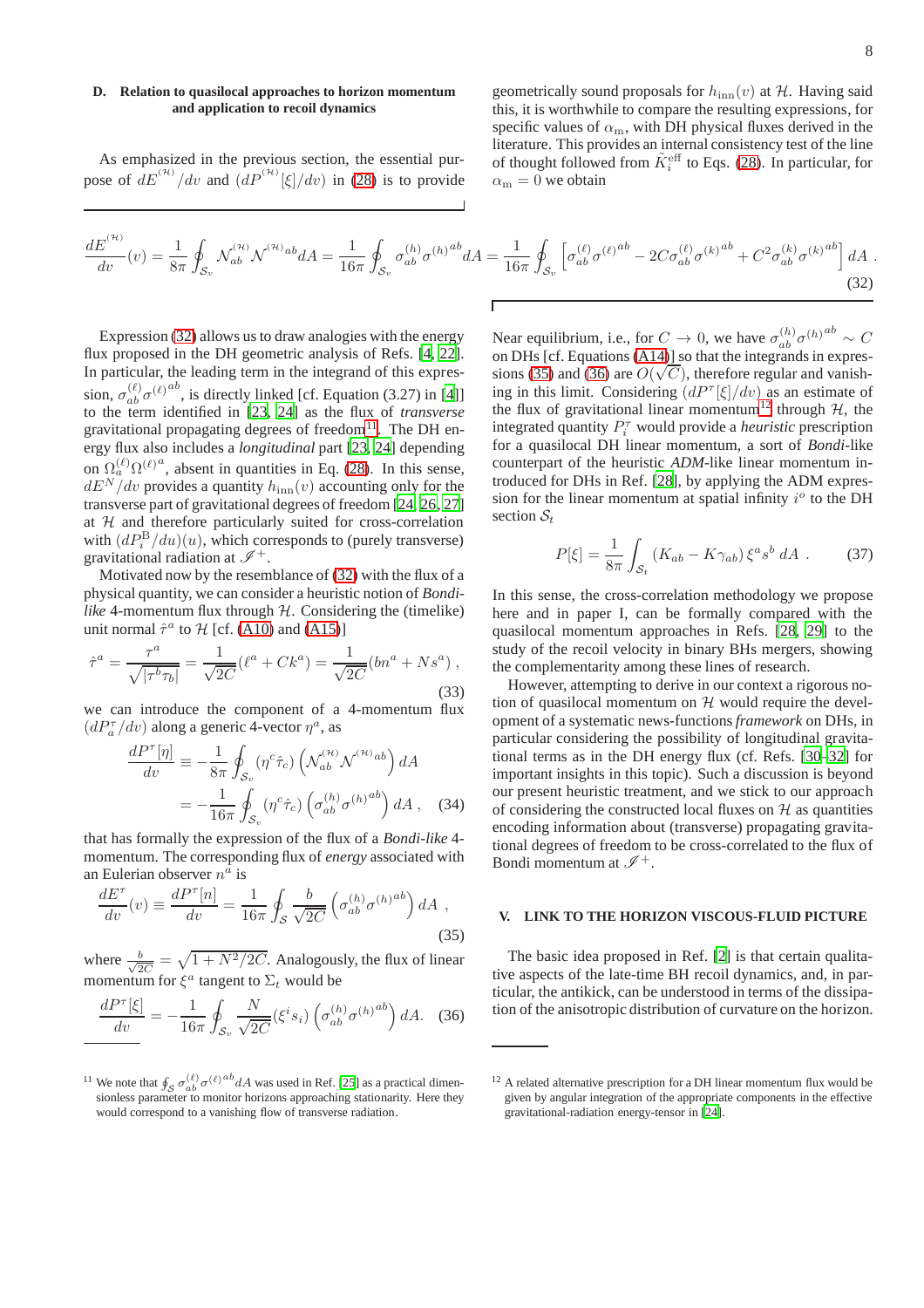This picture in which the BH recoils as a result of the emission of anisotropic gravitational radiation in response to an anisotropic curvature distribution suggests that the interaction of the moving BH with its environment induces a *viscous* dissipation of the gravitational dynamics. The cross-correlation approach to near-horizon dynamics discussed in paper I and complemented here offers a realization of the idea proposed in [\[2\]](#page-13-1), expressing it in more geometrical terms. Indeed, the analysis in Sec. [IV](#page-5-0) has led us to the identification of the shear  $\sigma_{ab}^{(h)}$  and of the expansion  $\theta^{(h)}$ , interpreted there in terms of newslike functions at  $H$ , as the relevant objects in tracking the geometry evolution. This identification permits to cast naturally the viscous-fluid picture into a more sound basis, since  $\theta^{(h)}$  and  $\sigma_{ab}^{(h)}$  have indeed an interpretation in terms of bulk and shear viscosities. Such dissipative features can already be appreciated explicitly in Eq. [\(5\)](#page-2-3), but acquire a larger basis in the context of the membrane paradigm that we review below.

### **A. The BH horizon viscous-fluid analogy**

Hawking and Hartle [\[33](#page-13-29)[–35\]](#page-13-30) introduced the notion of *BH viscosity* when studying the response of the event horizon to external perturbations. This leads to a viscous-fluid analogy for the treatment of the physics of the EH, fully developed by Damour [\[36,](#page-13-31) [37\]](#page-13-32) and by Thorne, Price and Macdonald [\[38](#page-13-33), [39](#page-13-34)], in the so-called *membrane paradigm* (see also [\[40](#page-14-0), [41\]](#page-14-1)). In this approach, the physical properties of the BH are discussed in terms of mechanical and electromagnetic

properties of a 2-dimensional viscous fluid. A quasilocal version of some of its aspects, applying for dynamical trapping horizons, has been developed in [\[42](#page-14-2)[–45\]](#page-14-3).

In the fluid analogy of the membrane paradigm, dissipation in BH dynamics is accounted for in terms of the shear and bulk viscosities of the fluid. The viscosity coefficients are identified in the dissipative terms appearing in the momentum and energy balance equations for the 2-dimensional fluid. These equations are obtained from the projection of the appropriate components of the Einstein equations on the horizon's worldtube, namely evolution equations for  $\theta^{(\ell)}$  and  $\Omega^{(\ell)}_a$ . For an EH these equations are [\[42\]](#page-14-2)

<span id="page-8-0"></span>
$$
\delta_{\ell}\theta^{(\ell)} - \kappa^{(\ell)}\theta^{(\ell)} = -\frac{1}{2}\theta^{(\ell)^2} - \sigma_{ab}^{(\ell)}\sigma^{(\ell)}a^{ab} - 8\pi T_{ab}\ell^a\ell^b,
$$
  

$$
\delta_{\ell}\Omega_a^{(\ell)} + \theta^{(\ell)}\Omega_a^{(\ell)} = {}^2D_a\left(\kappa^{(\ell)} + \frac{\theta^{(\ell)}}{2}\right) - {}^2D_c\sigma^{(\ell)^c}{}_a
$$
  

$$
+8\pi T_{cd}\ell^c q^d{}_a.
$$
 (38)

The first one [i.e., the Raychaudhuri Eq. [\(8\]](#page-3-0) not assuming a affine geodesic parametrization, so that  $\kappa^{(\ell)} \neq 0$ ) is interpreted as an energy dissipation equation. In particular, a *surface energy density* is identified as  $\varepsilon \equiv -\theta^{(\ell)}/8\pi$ . The second evolution equation for the normal form  $\Omega_a^{(\ell)}$  provides a momentum conservation equation for the fluid, a Navier-Stokeslike equation (referred to as Damour-Navier-Stokes equation), once a momentum  $\pi_a$  for the 2-dimensional fluid is identified as  $\pi_a \equiv -\Omega_a^{(\ell)}/(8\pi)$  [note that  $\Omega_a^{(\ell)}$  is associated with a density of angular momentum; cf. Equation [\(A8\)](#page-11-9)]. Dividing Eqs. [\(38\)](#page-8-0) by  $-8\pi$  and applying these identifications we obtain

$$
\delta_{\ell}\varepsilon + \theta^{(\ell)}\varepsilon = -\left(\frac{\kappa^{(\ell)}}{8\pi}\right)\theta^{(\ell)} - \frac{1}{16\pi}(\theta^{(\ell)})^2 + \sigma_{cd}^{(\ell)}\left(\frac{\sigma^{(\ell)}^{cd}}{8\pi}\right) + T_{ab}\ell^a\ell^b,
$$
\n(39)

$$
\delta_{\ell}\pi_a + \theta^{(\ell)}\pi_a = -{}^2D_a\left(\frac{\kappa^{(\ell)}}{8\pi}\right) + {}^2D^c\left(\frac{\sigma_{ca}^{(\ell)}}{8\pi}\right) - {}^2D_a\left(\frac{\theta^{(\ell)}}{16\pi}\right) - q^c{}_aT_{cd}\ell^d.
$$
\n(40)

Writing the null evolution vector as  $\ell^a = \partial_t + V^a$ , for some (velocity) vector  $V^a$  tangent to  $S_t$ , one can write  $\theta^{(\ell)} = D_a V^a + \partial_t \ln \sqrt{q}$  and  $2\sigma_{ab}^{(\ell)} = (2D_a V_b + 2D_b V_a)$  - $\theta^{(\ell)}q_{ab} + \frac{1}{2}\partial_t q_{ab}$ . Then one can identify a fluid pressure  $P \equiv \kappa^{(\ell)}/(8\pi)$ , a (negative) bulk viscosity coefficient  $\zeta =$   $-1/(16\pi)$ , a shear viscosity coefficient  $\mu = 1/(16\pi)$ , an external energy production rate  $T_{ab}\ell^a\ell^b$  and external force density  $f_a \equiv -q^c{}_a T_{cd} \ell^d$ . See also [\[46](#page-14-4)] for a criticism of this interpretation.

The analogue equations in dynamical trapping horizons are obtained from the equations  $\delta_h \theta^h$  and  $\delta_h \Omega_a^{(\ell)}$ . The latter can be written as [\[43](#page-14-5)[–45\]](#page-14-3)

<span id="page-8-1"></span>
$$
\left(\delta_{h} + \theta^{(h)}\right)\theta^{(h)} = -\kappa^{(h)}\theta^{(h)} + \sigma_{ab}^{(h)}\sigma^{(\tau)}^{ab} + \frac{(\theta^{(h)})^{2}}{2} + {}^{2}D^{a}({}^{2}D_{a}C - 2C\Omega_{a}^{(\ell)}) + 8\pi T_{ab}\tau^{a}h^{b} - \theta^{(k)}\delta_{h}C , \qquad (41)
$$
\n
$$
\left(\delta_{h} + \theta^{(h)}\right)\Omega_{a}^{(\ell)} = {}^{2}D_{a}\kappa^{(h)} - {}^{2}D^{c}\sigma_{ac}^{(\tau)} - \frac{1}{2}{}^{2}D_{a}\theta^{(h)} + 8\pi q^{b}{}_{a}T_{bc}\tau^{c} - \theta^{(k)}{}^{2}D_{a}C . \qquad (42)
$$

$$
\left(\delta_h + \theta^{(h)}\right) \Omega_a^{(\ell)} = {}^2D_a \kappa^{(h)} - {}^2D^c \sigma_{ac}^{(\tau)} - \frac{1}{2} {}^2D_a \theta^{(h)} + 8\pi q^b{}_a T_{bc} \tau^c - \theta^{(k)} {}^2D_a C \,. \tag{42}
$$

with  $\kappa^{(h)} = -k_a h^b \nabla_b \ell^a$ 

[see Eq. [\(A9\)](#page-11-3)]. Then, by introducing a *DH surface energy density*  $\bar{\varepsilon} \equiv -\theta^{(\tau)}/(8\pi) = \theta^{(h)}/(8\pi)$ ,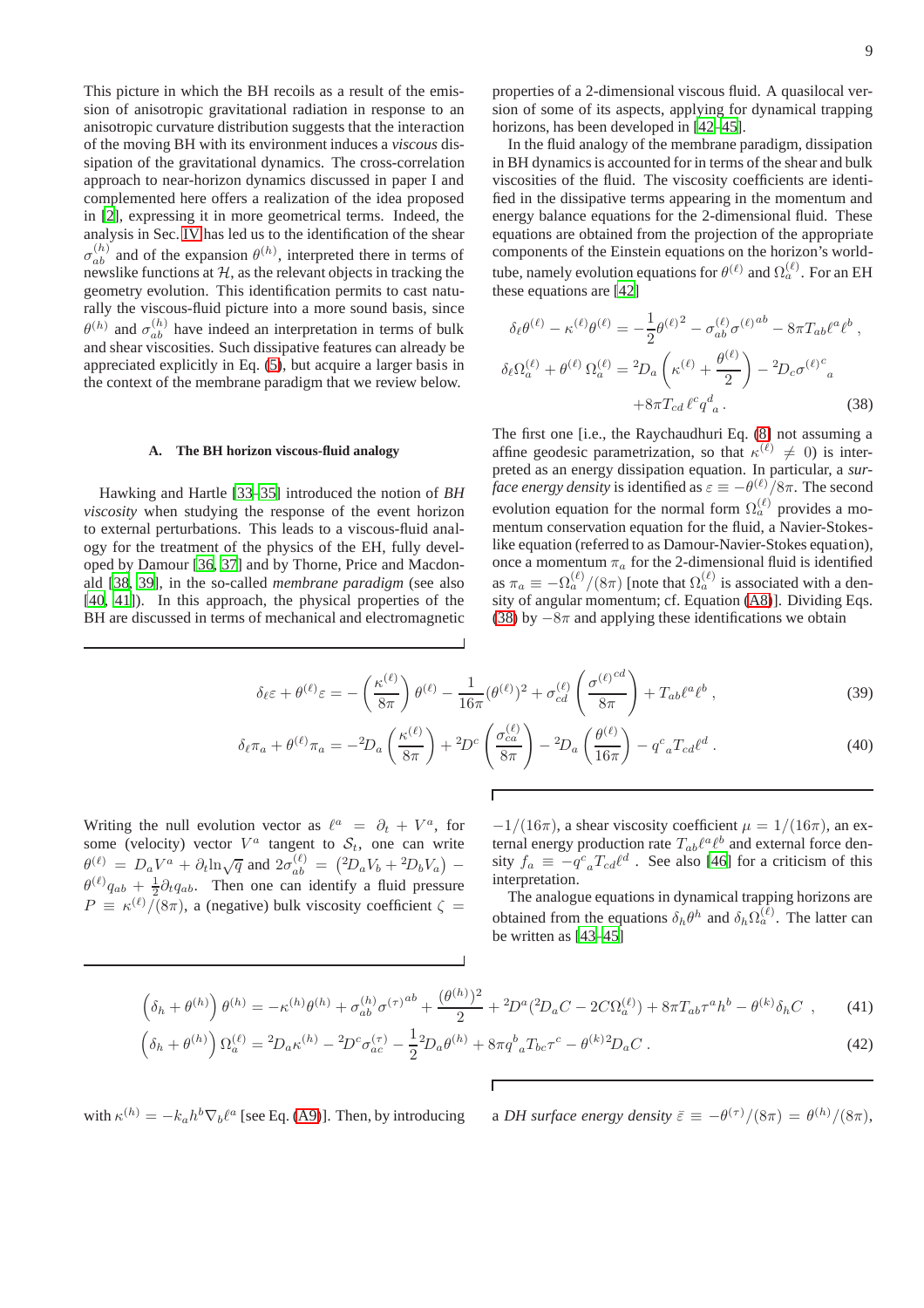keeping the definition for  $\pi_a$  and introducing the *heat*  $Q_a$  =  $\frac{1}{4\pi} \left[ C\Omega_a^{(\ell)} - \frac{1}{2}^2 D_a C \right]$ , we can write for DHs (see [\[44](#page-14-6), [45\]](#page-14-3) for a complete interpretation of these equations)

<span id="page-9-1"></span>
$$
\delta_h \bar{\varepsilon} + \theta^{(h)} \bar{\varepsilon} = -\left(\frac{\kappa^{(h)}}{8\pi}\right) \theta^{(h)} + \frac{1}{16\pi} (\theta^{(h)})^2 + \sigma_{ab}^{(h)} \left(\frac{\sigma^{(\tau)}^{ab}}{8\pi}\right) + T_{ab} \tau^a h^b - 2D^a Q_a - \frac{\theta^{(k)}}{8\pi} \delta_h C ,
$$
  

$$
\delta_h \pi_a + \theta^{(h)} \pi_a = -2D_a \left(\frac{\kappa^{(h)}}{8\pi}\right) + 2D^c \left(\frac{\sigma_{ac}^{(\tau)}}{8\pi}\right) + 2D_a \left(\frac{\theta^{(h)}}{16\pi}\right) - q^b{}_a T_{bc} \tau^c + \frac{\theta^{(k)}}{8\pi} 2D_a C .
$$
 (43)

We can now justify the viscosity interpretation of  $\theta^{(h)}$  and  $\sigma_{ab}^{(h)}$  by remarking that from the equations above,  $\theta^{(h)}$  represents the expansion of the fluid in the bulk viscosity term [with positive bulk viscosity coefficient  $\zeta = 1/(16\pi)$ . Similarly,  $\sigma_{ab}^{(h)}$  corresponds to the shear strain tensor and  $\sigma_{ab}^{(\tau)}/(8\pi)$  to the shear stress tensor. Note that  $\sigma_{ab}^{(\tau)}/(8\pi)$  and  $\sigma_{ab}^{(h)}$  are not proportional in the strict dynamical case,  $C \neq 0$ , and therefore one cannot define a shear viscosity coefficient  $\mu$  (in other words, a DH is not a Newtonian fluid).

Finally let us consider the observer given by the (properly normalized) timelike normal to  $H$  and let us define the 4-momentum current density associated with this observer:  $p_a \equiv -T_{ab}\tau^b$ . Then we note that the components of  $p_a$  are fixed by Eqs. [\(43\)](#page-9-1) together with the trapping horizon defining constraint Eq. [\(13\)](#page-4-1). Indeed,  $p_a h^a = -T_{ab} \tau^b h^a$  corresponds to the energy  $\bar{\varepsilon}$  balance equation, while  $p_b q_{a}^b = -T_{bc} \tau^c q_{a}^b$ gives the momentum  $\pi_a$  conservation equation, and  $p_a \tau^a$  =  $-T_{ab}\tau^b\tau^a$  is a linear combination, using  $\tau^a = 2\ell^a - h^a$ , of the energy dissipation equation and the trapping horizon condition ( $\delta_h \theta^{(\ell)} = 0$ ) depending on  $T_{ab} \tau^a \ell^b$ . Given the fundamental role of the latter in the geometric properties of the DH, in particular in the derivation of an area law under the future condition  $\theta^{(k)} < 0$ , this suggests the possibility of using the component  $p_a \tau^a$  to define a balance equation for an appropriate entropy density. This point echoes the discussion of a hydrodynamic entropy current discussed in the context of a fluid-gravity duality [\[47–](#page-14-7)[51\]](#page-14-8).

### **B. A viscous "slowness parameter"**

The viscosity interpretation outlined in the previous subsection allows us now to make contact with the *slowness parameter* P introduced in [\[8\]](#page-13-6) and discussed in paper I in the context of BH head-on collisions. We recall that the parameter  $P$  is constructed in terms of two dynamical timescales: a decay timescale  $\tau$  and an oscillation time scale  $T$ 

<span id="page-9-4"></span>
$$
P = \frac{T}{\tau}.\tag{44}
$$

In our fluid analogy, the bulk viscosity term  $\theta^{(h)}$  controls the dynamical decay, whereas the shear viscosity term  $\sigma_{ab}^{(h)}$  is responsible for the (shape) oscillations of the geometry. Given their physical dimensions  $[\theta^{(h)}] = [\sigma_{ab}^{(h)}] = [\text{Length}]^{-1}$ , averaging over horizon sections we can build instantaneous timescales<sup>[13](#page-9-2)</sup> at any coordinate time t as

<span id="page-9-3"></span>
$$
\frac{1}{\tau(t)} \equiv \frac{1}{A} \oint_{\mathcal{S}_t} (\xi_t^i s_i) \theta^{(h)} dA , \qquad (45)
$$

$$
\frac{1}{T(t)^2} \equiv \frac{1}{A} \oint_{\mathcal{S}_t} (\xi_t^i s_i) \left( \sigma_{ab}^{(h)} \sigma^{(h)} \right) dA , \qquad (46)
$$

where  $\xi_t^i$  is the unit vector in the instantaneous direction of motion of the BH at time t. The term  $(\xi_t^i s_i)$  in the definitions [\(45\)](#page-9-3) - [\(46\)](#page-9-3) is needed for giving a timescale associated with a change in linear momentum [if not, we would be dealing with a timescale for a change in energy, cf. [\(28\)](#page-6-3)]. In other words, it is needed to account for the dissipation and oscillation of anisotropies in the geometry rather than for spherically symmetric growths. This is consistent with the beatingfrequency behavior found in the timeseries developed for the head-on collision of two BHs (cf. Eq. (58) in paper I). Note that Eqs. [\(45\)](#page-9-3)-[\(46\)](#page-9-3) provide geometric prescriptions for the instantaneous timescales at the merger of a binary system, an open problem pointed out in [\[8\]](#page-13-6). Combining Eqs. [\(44\)](#page-9-4) and [\(45\)](#page-9-3)-[\(46\)](#page-9-3), and denoting  $|\sigma^{(h)}|^2 = \sigma_{ab}^{(h)} \sigma^{(h)}{}^{ab}$ , we get

<span id="page-9-5"></span>
$$
P(t) = \frac{\oint_{\mathcal{S}_t} (\xi_t^i s_i) \theta^{(h)} dA}{\left[ A \oint_{\mathcal{S}_t} (\xi_t^i s_i) | \sigma^{(h)}|^2 dA \right]^{\frac{1}{2}}}.
$$
 (47)

As a consistency check we can verify for DHs that using Eqs. [\(A11\)](#page-11-5) and [\(A14\)](#page-11-8) and in situations close to stationarity (i.e.,  $C \rightarrow 0$ ), the following scaling holds  $\theta^{(h)} \sim C$  and  $|\sigma^{(h)}|^2 \sim C$ , so that P remains well-defined in this limit. For an alternative and more sound proposal for  $P$ , improving further the behavior when  $C \rightarrow 0$ , see Eq. [\(A16\)](#page-12-1).

### <span id="page-9-0"></span>**VI. CONCLUSIONS**

The analysis of spacetime dynamics is a very hard task in the absence of some rigid structure, such as symmetries or a

<span id="page-9-2"></span><sup>&</sup>lt;sup>13</sup> These are not the only possibility to define  $\tau$  and  $T$ , and therefore  $P$ , from viscosity scales. All variants should give though the same qualitative estimates; see Eq. [\(A16\)](#page-12-1).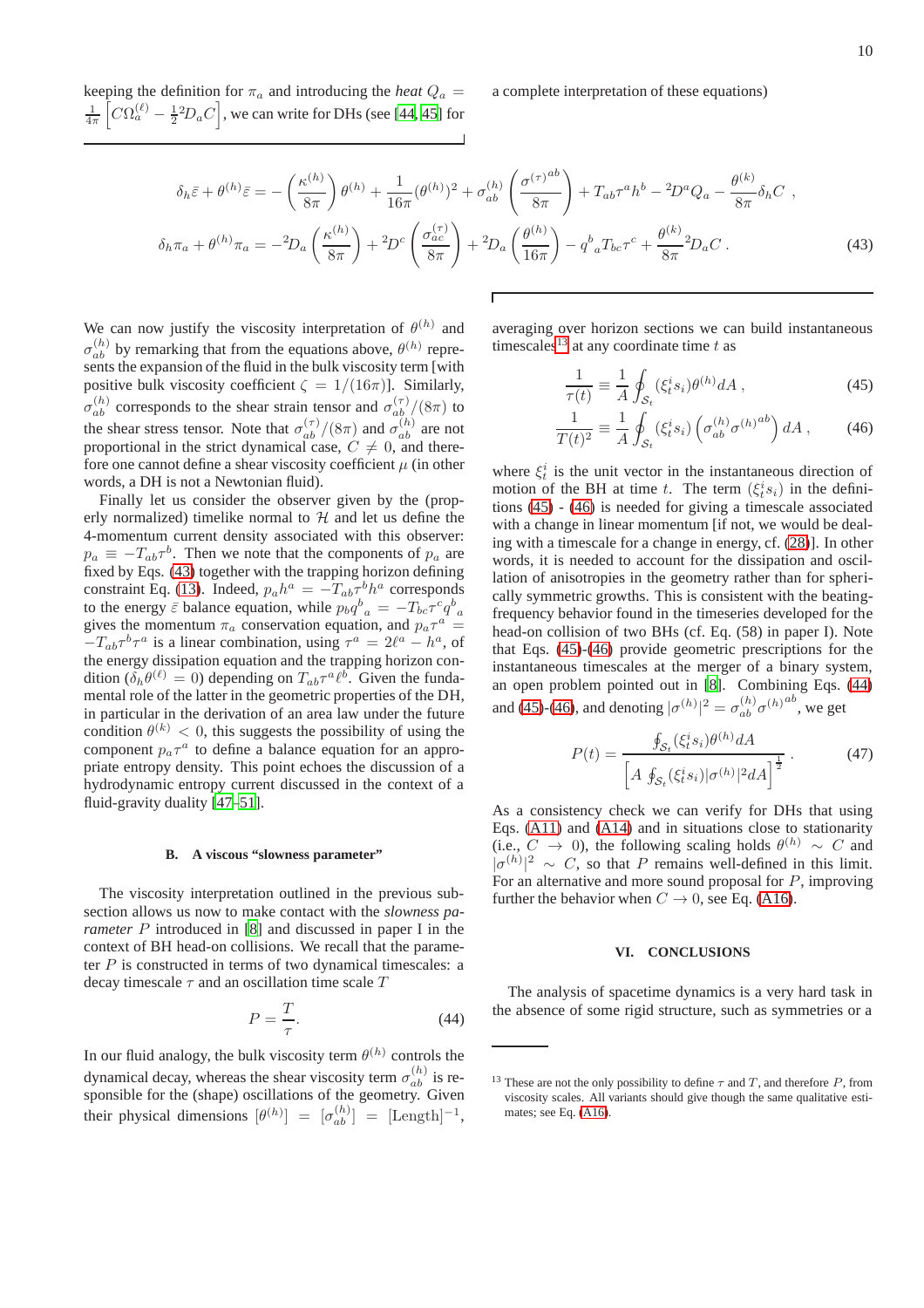preferred background geometry. However, this is the generic situation in the strong-field regime described by general relativity. In this context, (complementary) *effective* approaches providing insight into the qualitative aspects of the solutions and suggesting avenues for their quantitative modeling are of much value. In this spirit, in paper I and here, we have discussed a cross-correlation approach to near-horizon dynamics. Other interesting schemes, such as those developed at Caltech, that define and exploit new curvature-visualization tools [\[52,](#page-14-9) [53\]](#page-14-10), share some aspects of this methodological approach.

In particular, we have argued that, in the setting of a  $3+1$  approach to the BH spacetime construction, the foliation uniqueness of dynamical horizons provides a rigid structure that confers a preferred character to these hypersurfaces as probes of the BH geometry. Employed as inner screens in the *cross-correlation* approach, this DH foliation uniqueness permits to introduce the preferred normalization [\(11\)](#page-4-6) of the null normals to AH sections and, consequently, a preferred angular scaling in the Weyl scalars on these horizons. The remaining time reparametrization freedom (time-stretch issue) does not affect the adopted cross-correlation scheme, where only the structure of the respective sequence maxima and minima is of relevance in the correlation of quantities defined at outer and inner screens.

Although this natural scaling of the Weyl tensors on DHs has an interest of its own, we have employed it here as an intermediate stage, linking the effective-curvature vector  $\tilde{K}_i^{\text{eff}}(t)$ in paper I to the identification of the shear  $\sigma_{ab}^{(h)}$ , associated with the DH evolution vector  $h^a$ , as being proportional to a geometric DH newslike function  $\mathcal{N}_{ab}^{(\mathcal{H})}$  in Eq. [\(22\)](#page-5-5) [see also the role of  $\theta^{(h)}$ , in the more general  $\mathcal{N}_{ab}^{(h)}$  in Eq. [\(26\)](#page-6-2)]. On the one hand, this identification provides a (refined) geometric flux quantity  $\left(dP_i^{(\mathcal{H})}/dv\right)$  on DH sections to be correlated to the flux of Bondi linear momentum  $(dP_i^B/du)$  at  $\mathscr{I}^+$  (these DH fluxes also share features with quasilocal linear momentum treatments in the literature). On the other hand, given the role of  $\sigma_{ab}^{(h)}$  and  $\theta^{(h)}$  in driving the Ricci scalar <sup>2</sup>R along  $H$  [namely Eq. [\(5\)](#page-2-3) and system [\(6\)](#page-3-0)-[\(9\)](#page-3-0)], the present analysis justifies the use of  $\tilde{K}^{\text{eff}}_i(t)$  in paper I as an effective local estimator at H of dynamical aspects at  $\mathscr{I}^+$ .

The cross-correlation analysis has also produced two important by-products. First, we advocate the physical relevance of tracking the internal horizon in  $3 + 1$  BH evolutions. This follows from the consideration of the time integration of fluxes along the horizon and its splitting [\(B4\)](#page-13-35) into internal horizon and external horizon integrals (cf. Appendix [B\)](#page-12-0). Such expression is fixed up to an early-times integration constant, controlled by dynamics previous to the formation of the (common) DH (and possibly vanishing in many situations of interest). Second and most importantly, from the perspective of a viscous-horizon analogy we have identified a dynamical decay timescale  $\tau$  associated with bulk viscosity and an oscillation timescale  $T$  associated with the shear viscosity [cf. Equations. [\(45\)](#page-9-3)-[\(46\)](#page-9-3) and also Eqs. [\(A16\)](#page-12-1)]. This is particularly relevant in the context of BH recoil dynamics, where the analysis in [\[8\]](#page-13-6) shows that the qualitative features of the late-time recoil can be explained in terms of a generic behavior controlled by the relative values of a decay and an oscillation time scales. The viscous picture meets the rationale in [\[2\]](#page-13-1) and offers an understanding of the relevant dynamical time scales from the (trace and traceless parts in the) evolution of the horizon intrinsic geometry, in particular, providing *instantaneous* dynamical time scales at the merger and a geometric prescription [cf. Equation [\(47\)](#page-9-5) and also Eq. [\(A18\)](#page-12-2)] for the slowness parameter  $P = T/\tau$  introduced in [\[8\]](#page-13-6).

As a final remark we note that while the material presented here places the arguments made in [\[2\]](#page-13-1) and in paper I on a much more robust geometrical basis, much of our treatment is still heuristic and based on intuition. More work is needed for the development of a fully systematic framework and this will be the subject of our future research.

# **ACKNOWLEDGMENTS**

It is a pleasure to thank S. Bai, S. Bonazzola, E. Gourgoulhon, C.-M. Cheng, B. Krishnan, J. Novak, J. Nester, A. Nielsen, A. Tonita, C.-H. Wang, Y.-H. Wu, B. Schutz and J.M.M. Senovilla for useful discussions. This work was supported in part by the DAAD and the DFG grant SFB/Transregio 7. J.L.J. acknowledges support from the Alexander von Humboldt Foundation, the Spanish MICINN (FIS2008-06078-C03-01) and the Junta de Andalucía (FQM2288/219).

# <span id="page-10-0"></span>**Appendix A: A geometric brief**

We bring together in this Appendix the different geometric objects and structures that have been introduced in the text, on the spacetime  $(\mathcal{M}, q_{ab})$  with Levi-Civita connection  $\nabla_a$ .

# **1.** Geometry of sections  $S_t$

*Normal plane to* S. Given a spacelike closed (compact without boundary) 2-surface S in M and a point  $p \in S$ , the normal plane to S,  $T_p^{\perp}S$ , can be spanned by (future-oriented) null vectors  $\ell^a$  and  $k^a$  (defined by the intersection between  $T_p^{\perp}$ S and the null cone at p). We choose a normalization  $\ell^{\dot{a}}k_a = -1$ . Directions  $\ell^a$  and  $k^a$  are uniquely determined, but a *normalization-boost* freedom remains:  $\ell'^a = f\ell^a$ ,  $k'^a =$  $f^{-1}k^a$ .

*Intrinsic geometry on* S. The induced metric on S is given by

$$
q_{ab} = g_{ab} + k_a \ell_b + \ell_a k_b . \tag{A1}
$$

We denote the Levi-Civita connection associated with  $q_{ab}$  as <sup>2</sup>D<sub>a</sub>. The area form on S is given by <sup>2</sup> $\epsilon = \sqrt{q}dx^1 \wedge dx^2$ , i.e.,  $^{2} \epsilon_{ab} = k^{c} \ell^{d} \epsilon_{cdab}$ , and we use the area measure notation  $d\vec{A} = \sqrt{q}d^2x.$ 

*Extrinsic geometry of S.* First, given a vector  $v^a$  orthogonal to S, we denote the derivative at S of a tensor  $X^{a_1...a_n}$ <sub>b1</sub>...b<sub>m</sub>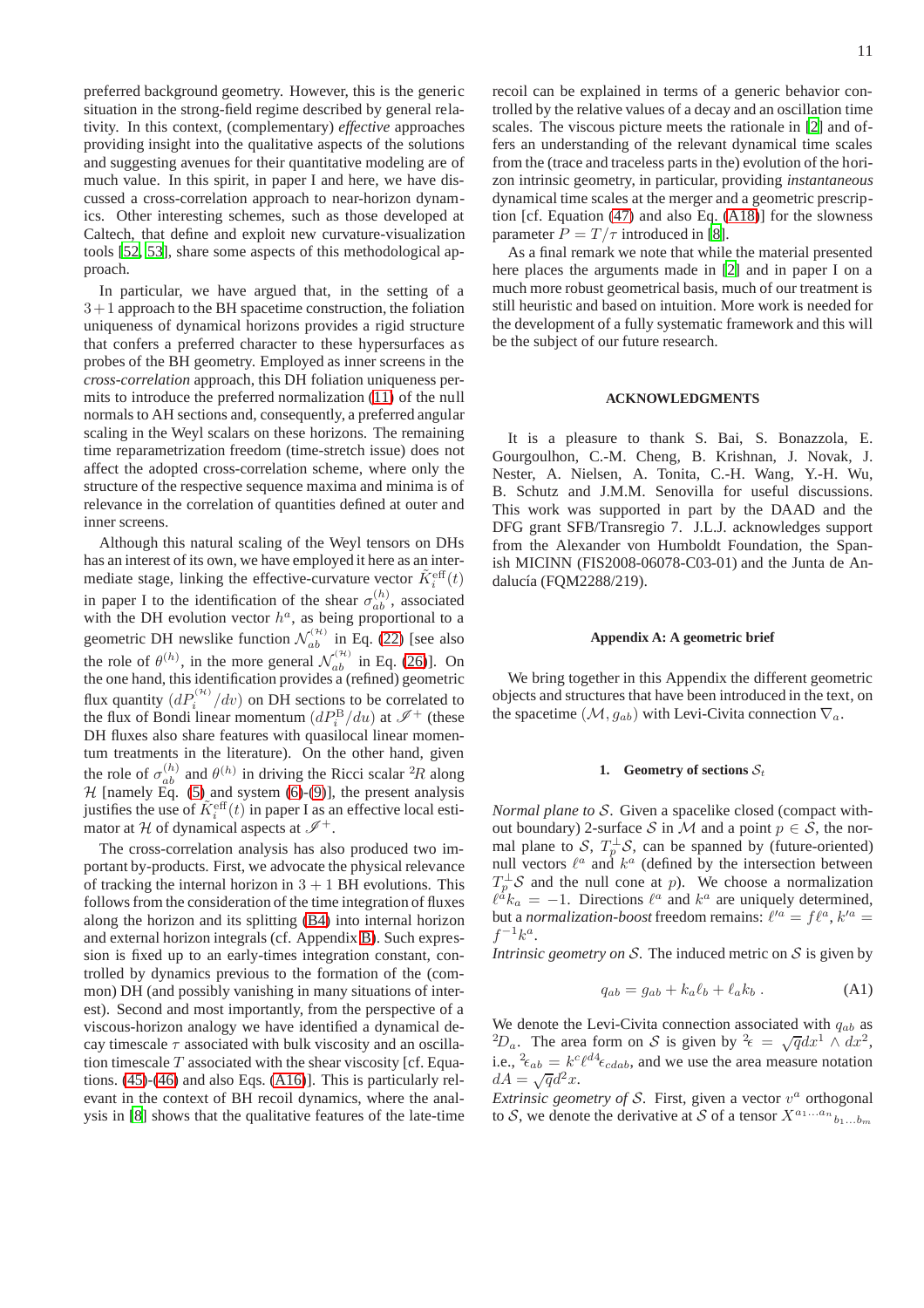tangent to S along  $v^a$ , as

<span id="page-11-2"></span>
$$
\delta_v X^{a_1...a_n}{}_{b_1...b_m} \equiv
$$
\n
$$
q^{a_1}{}_{c_1} \cdots q^{a_n}{}_{c_n} q^{d_1}{}_{b_1} \cdots q^{d_m}{}_{b_m} \mathcal{L}_v X^{c_1...c_n}{}_{d_1...d_m} ,
$$
\n(A2)

where  $\mathcal{L}_v$  denote the Lie derivative along (some extension of)  $v^a$ . Then, the *deformation tensor*  $\Theta_{ab}^{(v)}$  along a vector  $v^a$  normal to  $\mathcal S$ 

<span id="page-11-0"></span>
$$
\Theta_{ab}^{(v)} \equiv q^c{}_a q^d{}_b \nabla_c v_d = \frac{1}{2} \delta_v q_{ab} , \qquad (A3)
$$

encodes the deformation of the intrinsic geometry along  $v^a$ . More generally, the *second fundamental tensor* is defined as

$$
\mathcal{K}_{ab}^c \equiv q^d{}_a q^e{}_b \nabla_d q^c{}_e = k^c \Theta_{ab}^{(\ell)} + \ell^c \Theta_{ab}^{(k)} \ . \tag{A4}
$$

We can express  $\Theta_{ab}^{(v)}$  in terms of its trace and traceless parts

$$
\Theta_{ab}^{(v)} = \sigma_{ab}^{(v)} + \frac{1}{2} \theta^{(v)} q_{ab} , \qquad (A5)
$$

where  $\theta^{(v)}$  and  $\sigma_{ab}^{(v)}$  denote, respectively, the expansion and shear along  $v^a$ 

<span id="page-11-1"></span>
$$
\theta^{(v)} \equiv q^{ab} \nabla_a v_b = \frac{1}{\sqrt{q}} \delta_v \sqrt{q} \ , \ \sigma_{ab}^{(v)} \equiv \Theta_{ab}^{(v)} - \frac{1}{2} \theta^{(v)} q_{ab} \ .
$$
\n(A6)

Information on the extrinsic geometry of  $(S, q_{ab})$  in  $(\mathcal{M}, g_{ab})$ is completed by the *normal form*  $\Omega_a^{(\ell)}$ , defined as

$$
\Omega_a^{(\ell)} \equiv -k^c q^d{}_a \nabla_d \ell_c \ . \tag{A7}
$$

In particular, given an axial Killing vector  $\phi^a$  on S, an angular momentum  $J[\phi]$  (coinciding with the Komar angular momentum if  $\phi^a$  can be extended to a Killing vector in the neighborhood of  $S$ ) can be defined as

<span id="page-11-9"></span>
$$
J[\phi] = \frac{1}{8\pi} \int_{\mathcal{S}} \Omega_a^{(\ell)} \phi^a dA \,. \tag{A8}
$$

This quantity is well-defined for any divergence-free axial vector  $\phi^a$ . Finally, given a vector  $v^a \in T^{\perp} \mathcal{S}$  we define [\[43](#page-14-5)]

<span id="page-11-3"></span>
$$
\kappa^{(v)} = -k_a v^c \nabla_c \ell^a \ . \tag{A9}
$$

*Remark on*  $\delta_v \theta^{(\ell)}$ . In [\(A2\)](#page-11-2) we have introduced  $\delta_v$  in terms of the Lie derivative on tensorial objects. However, the evaluations of expressions such as  $\delta_v \theta^{(\ell)}$  is more delicate, since  $\theta^{(\ell)}$ is not a scalar quantity on  $M$ , but rather a quasilocal object depending on S. In the general case,  $\delta_{\gamma v} \theta^{(\ell)}$  (with  $\gamma$  a function on S) depends on the deformation induced on S by  $\gamma$ , so that  $\delta_{\gamma v} \theta^{(\ell)} \neq \gamma \delta_v \theta^{(\ell)}$ . This is the reason for the special notation  $\delta_v$ . Properties  $\delta_{av+bw} \theta^{(\ell)} = a \delta_v \theta^{(\ell)} + b \delta_w \theta^{(\ell)}$   $(a, b \in \mathbb{R})$ and the Leibnitz rule  $\delta_v(\gamma\theta^{(\ell)}) = (\delta_v\gamma)\theta^{(\ell)} + \gamma\delta_v\theta^{(\ell)}$  still hold. See for instance Refs. [\[15,](#page-13-11) [20](#page-13-17), [54\]](#page-14-11) for a discussion of this derivative operator.

# **2.** Evolution on the horizon  $H$

Given a DH H, it has a unique foliation  $\{S_t\}$  by marginally trapped surfaces. This fixes, up to *time* reparametrization, the evolution vector  $h^a$  along  $H$ . This is characterized as being tangent to  $H$  and orthogonal to  $S_t$ , and Lie-transporting  $S_t$ onto  $S_{t+\delta t}$ :  $\delta_h t = 1$ . We write  $h^a$  and a *dual* vector  $\tau^a$  orthogonal to  $H$  in terms of the null normals as

<span id="page-11-6"></span>
$$
h^{a} = \ell^{a} - Ck^{a} \, , \, \tau^{a} = \ell^{a} + Ck^{a} \, . \tag{A10}
$$

Then  $h^a h_a = -\tau^a \tau_a = 2C$ . The expansion  $\theta^{(h)}$  and shear  $\sigma_{ab}^{(h)}$  are written as

<span id="page-11-5"></span>
$$
\theta^{(h)} = \theta^{(\ell)} - C\theta^{(k)} = -C\theta^{(k)} ,
$$
  
\n
$$
\sigma_{ab}^{(h)} = \sigma_{ab}^{(\ell)} - C\sigma_{ab}^{(k)} .
$$
\n(A11)

The DH is characterized by  $\theta^{(\ell)} = 0$  and  $\delta_h \theta^{(\ell)} = 0$ . Using [\(A10\)](#page-11-6) and the properties of the  $\delta_v$  operator, the latter condition is expressed as

<span id="page-11-4"></span>
$$
-{}^{2}\Delta C + 2\Omega_c^{(\ell)}{}^{2}D^c C - C\delta_k\theta^{(\ell)} = -\delta_\ell\theta^{(\ell)} , \quad (A12)
$$

an elliptic equation on C. Under the *outer* condition in [II C,](#page-2-6)  $\delta_k \theta^{(\ell)}$  < 0, a maximum principle can be applied so that  $C \ge 0$ , with  $C = 0$  if and only if  $\delta_{\ell} \theta^{(\ell)} = 0$  (stationary case). Therefore, a (future outer) trapping horizon  $H$  is fully partitioned in purely stationary and purely dynamical sections. In other words, sections of  $H$  react *as a whole*, growing in size everywhere as soon as some energy crosses the horizon somewhere. This nonlocal elliptic behavior is inherited from the defining trapping horizon condition Eq. [\(A12\)](#page-11-4). Substituting

<span id="page-11-10"></span>
$$
\delta_{\ell}\theta^{(\ell)} = -\left(\sigma_{ab}^{(\ell)}\sigma^{(\ell)}{}^{ab} - 8\pi T_{ab}\ell^a\ell^b\right) ,\qquad (A13)
$$

$$
\delta_k\theta^{(\ell)} = -{}^2D^c\Omega_c^{(\ell)} + \Omega_c^{(\ell)}\Omega^{(\ell)^c} - \frac{1}{2}{}^2R + 8\pi T_{ab}k^a\ell^b ,
$$

into [\(A12\)](#page-11-4), we recover Eq. [\(13\)](#page-4-1) in the text. In the spherically symmetric case  $(C = \text{const})$ , and using the expression for  $\delta_{\ell} \theta^{(\ell)}$  in [\(A13\)](#page-11-10) into [\(A12\)](#page-11-4), we get

<span id="page-11-8"></span>
$$
C = -\frac{\sigma_{ab}^{(\ell)}\sigma^{(\ell)}^{ab} + 8\pi T_{ab}\ell^a\ell^b}{\delta_k\theta^{(\ell)}}.
$$
 (A14)

### **3. 3+1 perspective on the horizon** H

Given a  $3 + 1$  foliation of spacetime  $\{\Sigma_t\}$  defined by a *time* function t, we denote the unit timelike normal to  $\Sigma_t$  by  $n^a$ and the lapse function by N, i.e.,  $n_a = -N\nabla_a t$ . The induced metric on  $\Sigma_t$  is denoted by  $\gamma_{ab}$ , i.e.,  $\gamma_{ab} = g_{ab} + n_a n_b$  with Levi-Civita connection  $D_a$ . The extrinsic curvature of  $\Sigma_t$  in M is  $K_{ab} = -\gamma^c{}_a \nabla_c n_b$ . We consider a horizon H, such that the spacetime foliation  $\{\Sigma_t\}$  induces a foliation  $\{\mathcal{S}_t\}$  of H by marginal trapped surfaces. From Result 1 in Sec. [III](#page-4-0) this foliation is unique. Let us denote the normal to  $S_t$  tangent to  $\Sigma_t$  by  $s^a$ . Vectors  $n^a$  and  $s^a$  span also the normal plane to  $S_t$ . From the condition  $\delta_h t = 1$  we can write  $h^a$  and  $\tau^a$  in [\(A10\)](#page-11-6) as

<span id="page-11-7"></span>
$$
h^{a} = Nn^{a} + bs^{a} , \ \tau^{a} = bn^{a} + Ns^{a} , \quad (A15)
$$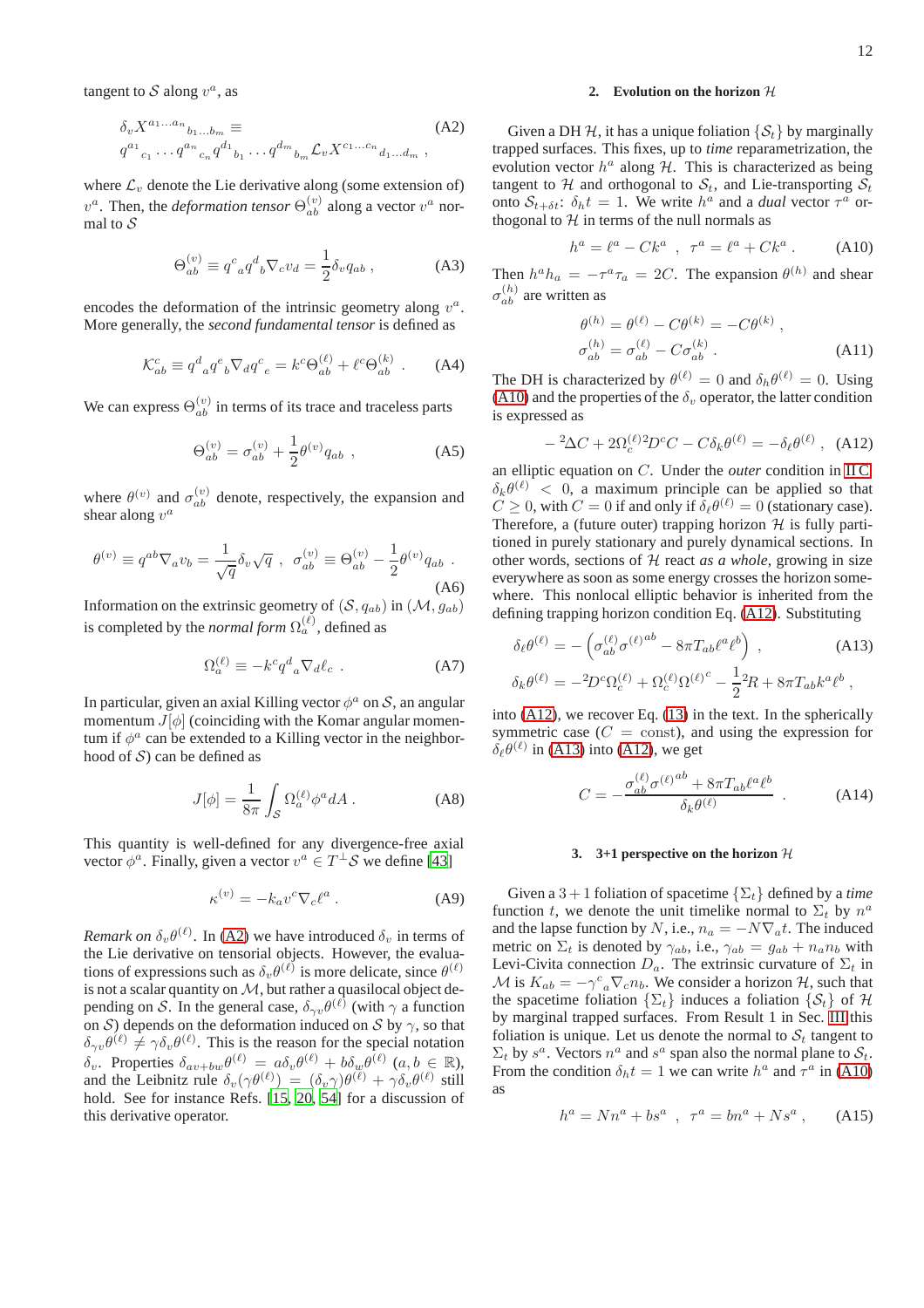for some function b on  $S_t$ , expressed in terms of N and C in [\(A10\)](#page-11-6), as  $2C = (b + N)(b - N)$ .

# **4. An improved geometric prescription for the slowness parameter**

In Eqs. [\(45\)](#page-9-3) - [\(46\)](#page-9-3) we have introduced decay and oscillation instantaneous timescales from  $\theta^{(h)}$  and  $\sigma_{ab}^{(h)}$ , respectively, identified as newslike functions at  $H$  in Sec. [IV](#page-5-0) and responsible for bulk and shear viscosities on  $H$  (cf. Sec. [V\)](#page-7-0). This is not the only possibility. From the bulk and shear viscosity terms in Eq. [\(41\)](#page-8-1) we define

<span id="page-12-1"></span>
$$
\frac{1}{\tau(t)^2} \equiv \frac{1}{A} \oint_{\mathcal{S}_t} (\xi_t^i s_i) \left(\kappa^{(h)} \theta^{(h)}\right) dA ,
$$
  

$$
\frac{1}{T(t)^2} \equiv \frac{1}{A} \oint_{\mathcal{S}_t} (\xi_t^i s_i) \left(\sigma_{ab}^{(h)} \sigma^{(\tau)} \right) dA , \quad \text{(A16)}
$$

where  $\kappa^{(h)}$  can be expressed, in a  $3 + 1$  decomposition, as

$$
\kappa^{(h)} = N s^a D_a N - b s^a s^b K_{ab} + \delta_h \ln\left(\frac{N+b}{2}\right). \quad (A17)
$$

Then, the slowness parameter  $P = T/\tau$  in Eq. [\(44\)](#page-9-4) results

<span id="page-12-2"></span>
$$
P(t) = \left(\frac{\oint_{\mathcal{S}_t} (\xi_t^i s_i) \left(\kappa^{(h)} \theta^{(h)}\right) dA}{\oint_{\mathcal{S}_t} (\xi_t^i s_i) \left(\sigma_{ab}^{(h)} \sigma^{(\tau)}\right)^{ab}\right) dA}\right)^{\frac{1}{2}}.
$$
 (A18)

Note that, neglecting derivative and high-order terms in Eq. [\(41\)](#page-8-1) near stationarity ( $C \rightarrow 0$ ), we get  $\kappa^{(h)} \theta^{(h)} \sim$  $\sigma_{ab}^{(h)} \sigma^{(\tau)}$ <sup>ab</sup>, so that  $P \sim 1$  consistently with the expected absence of *antikick* in this limit (cf. [\[8](#page-13-6)]).

# **5. Weyl and Ricci scalars**

Let us complete null vectors  $\ell^a$  and  $k^a$  in  $T^{\perp}S_t$  to a tetrad  $\{\ell^a, k^a, (e_1)^a, (e_2)^a\}$ , where  $(e_i)^a$  are orthonormal vectors tangent to  $S_t$ . Defining the complex null vector  $m^a = \frac{1}{\sqrt{2}}$  $\frac{1}{2}[(e_1)^a + i(e_2)^a]$ , the Weyl scalars are defined as the components of the Weyl tensor  $C^a_{\text{bcd}}$  in the null tetrad

 $\{\ell^a, k^a, m^a, \overline{m}^a\}$ 

$$
\Psi_0 = C^a_{\quad bcd} \ell_a m^b \ell^c m^d, \qquad \Psi_3 = C^a_{\quad bcd} \ell_a k^b \overline{m}^c k^d, \n\Psi_1 = C^a_{\quad bcd} \ell_a m^b \ell^c k^d, \qquad \Psi_4 = C^a_{\quad bcd} \overline{m}_a k^b \overline{m}^c k^d, \n\Psi_2 = C^a_{\quad bcd} \ell_a m^b \overline{m}^c k^d.
$$
\n(A19)

Ricci scalars are then defined as

$$
\Phi_{00} = -\frac{1}{2} R_{ab} \ell^a \ell^b, \n\Phi_{11} = -\frac{1}{4} R_{ab} \left( \ell^a k^b + m^a \overline{m}^b \right), \n\Phi_{02} = -\frac{1}{2} R_{ab} n^a m^b, \n\Phi_{01} = -\frac{1}{2} R_{ab} \ell^a m^b, \n\Phi_{12} = -\frac{1}{2} R_{ab} k^a m^b, \n\Phi_{22} = -\frac{1}{2} R_{ab} k^a k^b, \n\Phi_{10} = -\frac{1}{2} R_{ab} k^a \overline{m}^b, \n\Phi_{20} = -\frac{1}{2} R_{ab} n^a \overline{m}^b, \n\Lambda = \frac{1}{24} R.
$$
\n(A20)

### <span id="page-12-0"></span>**Appendix B: Relevance of the 3+1 inner common horizon**

In this appendix we emphasize the role of the inner horizon present in  $3 + 1$  slicings of BH spacetimes, and discussed in Sec. [II A,](#page-1-4) when considering the time integration of fluxes along the DH history. This is of specific relevance to the discussion made in Sec. [IV D,](#page-7-6) but it also applies to more general contexts.

Given a flux density  $\frac{dQ}{dAdv}(\Omega, v)$  through H of a physical quantity  $Q(v)$ , we can write

<span id="page-12-4"></span>
$$
Q(v) = Q(v_0) + \int_{v_0}^{v} \left( \oint_{S_v} \text{sign}(C) \frac{dQ}{dA dv} (\Omega, v') dA \right) dv'
$$
  
=  $Q(v_0) + \int_{v_0}^{v} F_C(v') dv'$ , (B1)

where<sup>[14](#page-12-3)</sup>  $F_C(v) \equiv \oint_{S_v} \frac{\text{sign}(C) \frac{dQ}{dAdv}(v') dA}$ . This requires a good parametrization of  $H$  by the (advanced) coordinate v, as well as an initial value  $Q(v_0)$ . Finding such an initial value is in general nontrivial and this is precisely the motivation to consider in this section the evaluation of the fluxes along the whole spacetime history of  $H$ , though from a 3+1 perspective.

Given the 3 + 1 slicing  $\{\Sigma_t\}$ , we can split the integration along the DH into an external and an internal horizon parts, as discussed in Sec. [II A.](#page-1-4) Denoting by  $v_c$  the advanced time associated with the moment  $t_c$  of first  $3 + 1$  appearance of the horizon,  $H$  is separated into the inner horizon  $H_{int}$  labeled by  $v_0 \leq v \leq v_c$  and the outer horizon  $\mathcal{H}_{\mathrm{out}}$  labeled by  $v_c \leq v \leq$  $\infty{:}~ {\cal H} = {\cal H}_{\rm int} \cup {\cal H}_{\rm ext} = \Bigl( {\textstyle \bigcup}_{v_0 \leq v \leq v_c} {\cal S}_v \Bigr) \cup \Bigl( {\textstyle \bigcup}_{v_c \leq v \leq \infty} {\cal S}_v \Bigr).$ We can then rewrite Eq.  $(\hat{B}1)$  as

<span id="page-12-5"></span>
$$
Q(v) = Q(v_0) + \int_{v_0}^{v} F_C(v')dv' = Q(v_0) + \int_{v_0}^{v_c} F_C^{\text{int}}(v')dv' + \int_{v_c}^{v} F_C^{\text{ext}}(v')dv'
$$
(B2)

$$
= Q(v_0) + \int_{v_c}^{2v_c - v_0} F_C^{\text{int}}(2v_c - v'')dv'' + \int_{v_c}^v F_C^{\text{ext}}(v')dv', \tag{B3}
$$

that sign(C) appears under the integral since a section  $S_v$  can be partially timelike and partially spacelike, i.e. the evolution vector  $h^a$  can be timelike or spacelike in different parts of  $S_v$ .

<span id="page-12-3"></span><sup>&</sup>lt;sup>14</sup> The sign sign(C), +1 for spacelike and  $-1$  for timelike sectors of  $H$ , corrects the possibility of integrating twice (null) fluxes through  $H$ , when timelike parts occur in the world-tube of the trapping horizon  $H$ . Note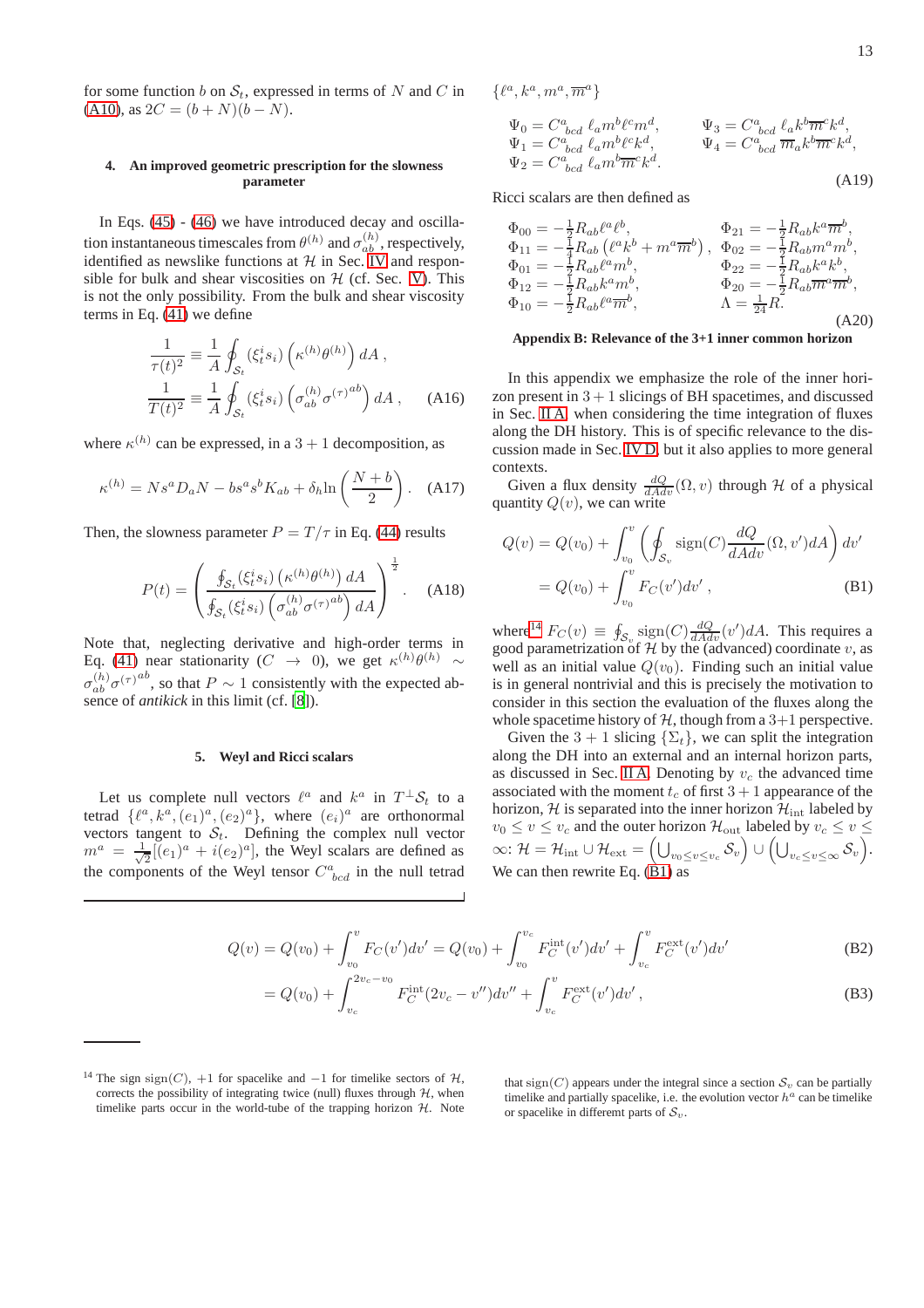where  $F_C^{\text{int}}$  and  $F_C^{\text{ext}}$  denote, respectively, the flux of Q along the internal and external horizons. Note that in the second term in [\(B3\)](#page-12-5) we have inverted the integration limits in order to have an expression which is ready to be translated for an integration in t.

The coordinate v is not usually adopted in standard  $3 +$ 1 numerical constructions of spacetimes. Because of this, we employ the time t defining the slicing  $\{\Sigma_t\}$ . Although the t function is not a good parameter on the whole  $H$ , it correctly parametrizes the evolution of both the inner  $\mathcal{H}_{\text{int}}$ and outer  $\mathcal{H}_{ext}$  horizons separately:  $\mathcal{H} = \mathcal{H}_{int} \cup \mathcal{H}_{ext}$  $\left(\bigcup_{t\geq t_c} \mathcal{S}_t^{\text{int}}\right) \cup \left(\bigcup_{t\geq t_c} \mathcal{S}_t^{\text{ext}}\right)$ . Considering the splitting in Eq. [\(B2\)](#page-12-5), the use of  $t$  in the flux integration is perfectly valid as long as the t-integration includes both the standard external horizon part *and* an internal horizon part.

From Eq. [\(B3\)](#page-12-5) we write

<span id="page-13-35"></span>
$$
Q(t) = Q_0 + \int_{t_c}^{\infty} F_C^{\text{int}}(t')dt' + \int_{t_c}^{t} F_C^{\text{ext}}(t')dt'
$$
  
=  $Q_0 + \int_{t_c}^{t} F_C^{\text{int}}(t')dt' + \int_{t_c}^{t} F_C^{\text{ext}}(t')dt' + \text{Res}(t)$ , (B4)

where  $Q_0$  is a constant and the error  $\text{Res}(t)$ 

$$
Res(t) = \int_{t}^{\infty} F_C^{\text{int}}(t')dt', \tag{B5}
$$

must be taken into account, since we cannot integrate up to  $t \rightarrow \infty$  during the 3 + 1 evolution. This error satisfies

 $\text{Res}(t) \rightarrow 0$  as  $t \rightarrow \infty$ , so that the evaluation of  $Q(t)$  by ignoring  $\text{Res}(t)$  in Eq. [\(B4\)](#page-13-35) improves as we advance in time  $t$  (cf. Figure [2\)](#page-2-1). Of course, this approach requires a good numerical tracking of the inner horizon, something potentially challenging from a numerical point of view (see [\[55\]](#page-14-12) for a related discussion).

- <span id="page-13-0"></span>[1] J. L. Jaramillo, R. P. Macedo, P. Moesta, and L. Rezzolla, Phys. Rev. D **85**[, 084030 \(2012\).](http://dx.doi.org/10.1103/PhysRevD.85.084030)
- <span id="page-13-1"></span>[2] L. Rezzolla, R. P. Macedo, and J. L. Jaramillo, Phys. Rev. Lett. **104**[, 221101 \(2010\).](http://dx.doi.org/10.1103/PhysRevLett.104.221101)
- <span id="page-13-2"></span>[3] S. A. Hayward, Phys. Rev. D **49**[, 6467 \(1994\).](http://dx.doi.org/10.1103/PhysRevD.49.6467)
- <span id="page-13-12"></span>[4] A. Ashtekar and B. Krishnan, Phys. Rev. D **68**, 104030 (2003).
- <span id="page-13-3"></span>[5] A. Ashtekar and B. Krishnan, Living Rev. Relativ. **7**, 10 (2004).
- <span id="page-13-4"></span>[6] S. A. Hayward, [Classical Quantum Gravity](http://stacks.iop.org/0264-9381/11/i=12/a=017) **11**, 3037 (1994).
- <span id="page-13-5"></span>[7] S. A. Hayward, Phys. Rev. D **68**[, 104015 \(2003\).](http://dx.doi.org/10.1103/PhysRevD.68.104015)
- <span id="page-13-6"></span>[8] R. H. Price, G. Khanna, and S. A. Hughes, Phys. Rev. D **83**[, 124002 \(2011\).](http://dx.doi.org/10.1103/PhysRevD.83.124002)
- <span id="page-13-7"></span>[9] I. Booth and S. Fairhurst, Phys. Rev. Lett **92**, 011102 (2004).
- <span id="page-13-8"></span>[10] I. Booth, L. Brits, J. A. González, and C. Van Den Broeck, Classical Quantum Gravity **23**, 413 (2006).
- [11] A. B. Nielsen and M. Visser, [Class.Quant.Grav.](http://dx.doi.org/10.1088/0264-9381/23/14/006) **23**, 4637 (2006).
- <span id="page-13-10"></span>[12] E. Schnetter, B. Krishnan, and F. Beyer, Phys. Rev. D **74**, 024028 (2006).
- [13] I. Booth and S. Fairhurst, Phys. Rev. **D77**[, 084005 \(2008\).](http://dx.doi.org/10.1103/PhysRevD.77.084005)
- <span id="page-13-9"></span>[14] J. L. Jaramillo, M. Ansorg, and N. Vasset, [AIP Conf. Proc.](http://dx.doi.org/10.1063/1.3141305) **1122**, 308 (2009).
- <span id="page-13-11"></span>[15] I. Booth and S. Fairhurst, Phys. Rev. D **75**[, 084019 \(2007\).](http://dx.doi.org/10.1103/PhysRevD.75.084019)
- <span id="page-13-13"></span>[16] A. Ashtekar and B. Krishnan, Phys. Rev. Lett. **89**, 261101 (2002).
- <span id="page-13-14"></span>[17] S. Hawking, Phys. Rev. Lett. **26**, 1344 (1971).
- <span id="page-13-15"></span>[18] S. W. Hawking, Comm. Math. Phys. **25**, 152 (1972).
- <span id="page-13-16"></span>[19] A. Ashtekar and G. Galloway, Advances in Theoretical and Mathematical Physics **9**, 1 (2005).
- <span id="page-13-17"></span>[20] L. Andersson, M. Mars, and W. Simon, Phys. Rev. Lett. **95**, 111102 (2005).
- <span id="page-13-18"></span>[21] L. Andersson, M. Mars, and W. Simon, Adv. Theor. Math.

Phys. **12**, 853 (2008).

- <span id="page-13-19"></span>[22] A. Ashtekar and B. Krishnan, Phys. Rev. Lett. **89**, 261101 (2002).
- <span id="page-13-20"></span>[23] S. Hayward, Phys. Rev. Lett. **93**, 251101 (2004).
- <span id="page-13-21"></span>[24] S. A. Hayward, Phys. Rev. D **70**, 104027 (2004).
- <span id="page-13-24"></span>[25] J. L. Jaramillo, N. Vasset, and M. Ansorg, EAS Publications Series **30**, 257 (2008).
- <span id="page-13-22"></span>[26] P. Szekeres, J. Math. Phys **6**, 1387 (1965).
- <span id="page-13-23"></span>[27] B. C. Nolan, Phys. Rev. D **70**[, 044004 \(2004\).](http://dx.doi.org/10.1103/PhysRevD.70.044004)
- <span id="page-13-25"></span>[28] B. Krishnan, C. O. Lousto, and Y. Zlochower, Phys. Rev. D **76**[, 081501 \(2007\).](http://dx.doi.org/10.1103/PhysRevD.76.081501)
- <span id="page-13-26"></span>[29] G. Lovelace *et al.*, Phys. Rev. D **82**[, 064031 \(2010\).](http://dx.doi.org/10.1103/PhysRevD.82.064031)
- <span id="page-13-27"></span>[30] Y.-H. Wu, *Isolated Horizons, Dynamical Horizons and their quasi-local energy-momentum and flux*, Ph.D. thesis, University of Southampton, Southampton, U.K. (2006).
- [31] Y.-H. Wu and C.-H. Wang, Phys. Rev. D **80**[, 063002 \(2009\).](http://dx.doi.org/10.1103/PhysRevD.80.063002)
- <span id="page-13-28"></span>[32] Y.-H. Wu and C.-H. Wang, Phys. Rev. **D83**[, 084044 \(2011\).](http://dx.doi.org/10.1103/PhysRevD.83.084044)
- <span id="page-13-29"></span>[33] S. W. Hawking and J. B. Hartle, [Commun. Math. Phys.](http://dx.doi.org/10.1007/BF01645515) **27**, 283 (1972).
- [34] J. B. Hartle, Phys. Rev. D **8**[, 1010 \(1973\).](http://dx.doi.org/10.1103/PhysRevD.8.1010)
- <span id="page-13-30"></span>[35] J. B. Hartle, Phys. Rev. D **9**[, 2749 \(1974\).](http://dx.doi.org/10.1103/PhysRevD.9.2749)
- <span id="page-13-31"></span>[36] T. Damour, *Quelques propriétés mécaniques*, *´electromagn´etiques, thermodynamiques et quantiques des trous noirs* (Thèse de doctorat dÉtat, Université Paris 6, France, 1979).
- <span id="page-13-32"></span>[37] T. Damour, in *Proceedings of the Second Marcell Grossman Meeting on General Relativity*, edited by R. Ruffini (North Holland, 1982) p. 587.
- <span id="page-13-33"></span>[38] R. H. Price and K. S. Thorne, Phys. Rev. D **33**, 915 (1986).
- <span id="page-13-34"></span>[39] R. Crowley, D. Macdonald, R. Price, I. Redmount, Suen, K. Thorne, and X.-H. Zhang, *Black Holes: The Membrane*